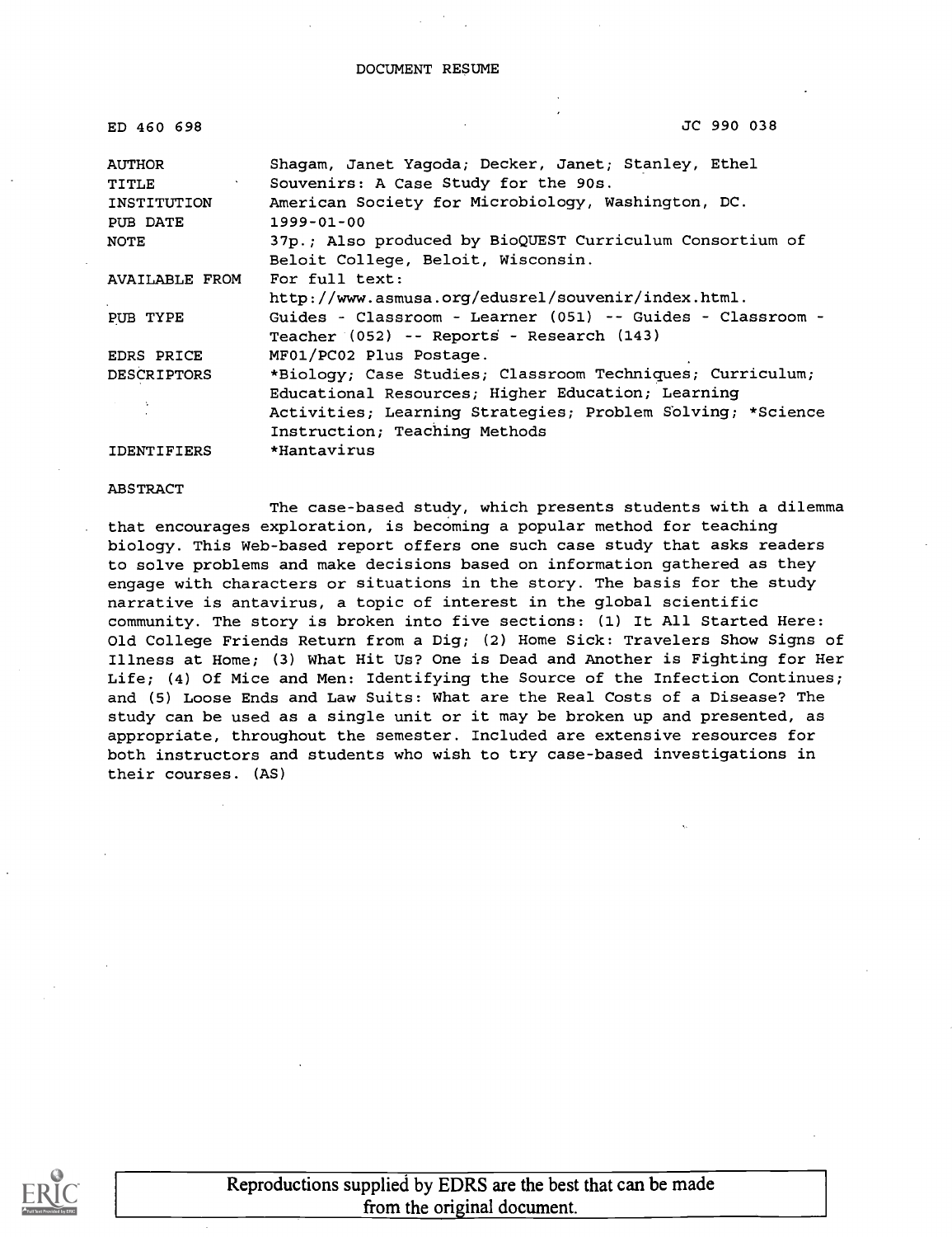# Souvenirs: A Case Study for the 90s

Janet Yagoda Shagam Janet Decker Ethel Stanley

American Society for Microbiology<br>& BioQUEST Curriculum Consortium

U.S. DEPARTMENT OF EDUCATION<br>EDUCATIONAL RESOURCES INFORMATION<br>RESOURCES INFORMATION<br>This document has been reproduced as<br>received irom the person or organization<br>originating it. 0 Minor changes have been made to improve reproduction quality.

Points of view or opinions stated in this document do not necessarily represent official OERI position or policy.

PERMISSION TO REPRODUCE AND DISSEMINATE THIS MATERIAL HAS BEEN GRANTED BY

Shagam

TO THE EDUCATIONAL RESOURCES **INFORMATION CENTER (ERIC)** 

2

BEST COPY AVAILABLE

038

 $c$  990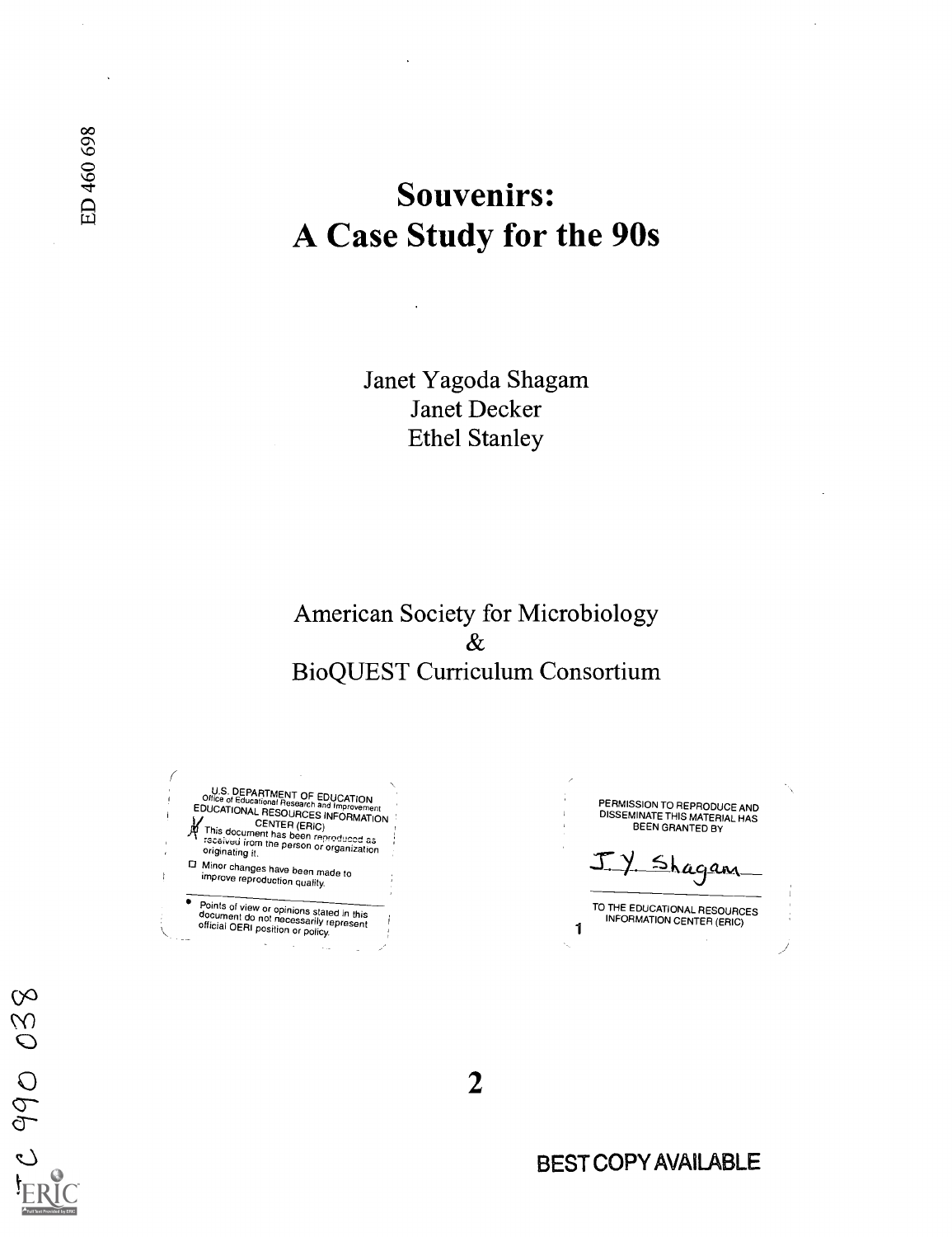

# Souvenirs:

### A Case Study for the 90's

Case-based studies are becoming an increasingly popular method for teaching biology by introducing dilemmas which encourage student exploration. The case study Souvenirs is provided with extended resources for both instructors and students who wish to try case-based investigations in their courses.

Souvenirs offers carefully integrated clues about an emerging disease embedded in a rich social and ethical context. Students may

develop a wide range of questions to explore the biological information on hand. In the process of answering these questions, students become involved in the dynamic and integrative thinking needed to solve problems scientifically in their own lives, not just in their life sciences courses.

Souvenirs is a realistic narrative developed to set the stage for student investigations. This case study involves resolving problems and making decisions based on the information gathered by readers as they engage with the characters or situations in the story. As they attempt to untangle the skein of information in this scenario, students have the opportunity to gain a practical level of understanding for the science needed to solve the problem.

Souvenirs can be used in introductory biology, microbiology, physiology or pathophysiology classes. In addition to intertwined life science themes, there are threads involving social, economic and political impacts of disease on a community.



Souvenirs :The entire case in five parts

It All Started Here: Old college friends return from a dig.

Home Sick: Travelers show signs of illness at home.

What Hit Us?: One is dead and another is fighting for her life.

Of Mice and Men: Identifying the source of the infection continues.

Loose Ends and Law Suits: What are the real costs of a disease?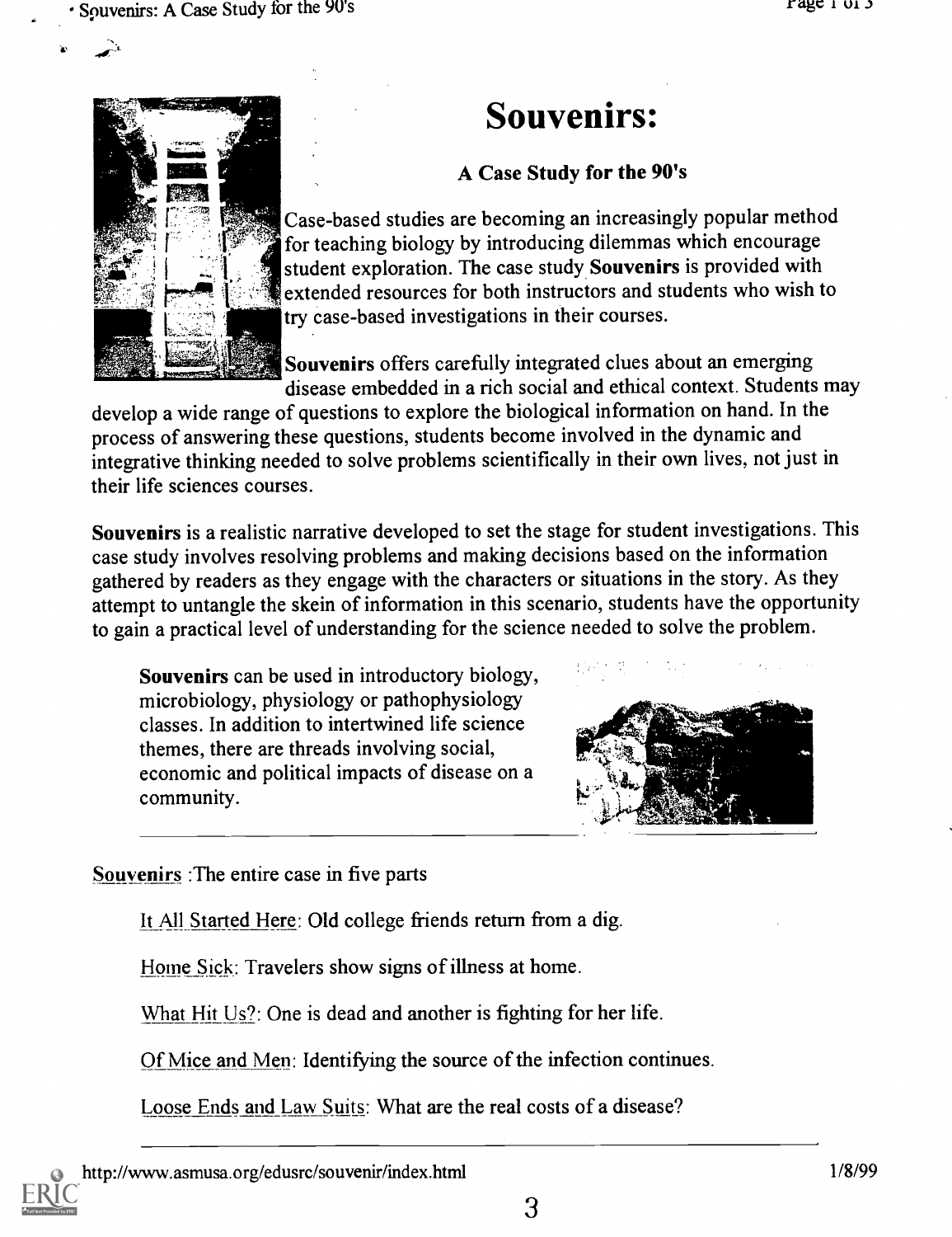So uvenirs: A Case Study for the 90's  $\frac{1}{4}$  and  $\frac{1}{4}$  and  $\frac{1}{4}$  and  $\frac{1}{4}$  and  $\frac{1}{4}$  and  $\frac{1}{4}$  and  $\frac{1}{4}$  and  $\frac{1}{4}$  and  $\frac{1}{4}$  and  $\frac{1}{4}$  and  $\frac{1}{4}$  and  $\frac{1}{4}$  and  $\frac{1}{4}$  and

لائے

Seriously ill patients may be treated with ECMO.

Teaching Notes

Summary of the case narrative

Why use Hantavirus in a case study?

Adaptation to your class

Student evaluation

References and web sites for using cases



Epidemiology modeling allows students to investigate diseases.



### Ancillary Materials

Things to Ponder

Web Sites of Interest

Medical Data for Major Characters

Albuquerque Journal News articles

Computer Modeling\_and Simulations

Interviews with Hantavirus Survivors and Care Givers

Genomics and Hantavirus

The case and aspects of its use were introduced to the ASM membership at the 5th ASM



 $\mathcal{L}_{\mathcal{A}}$ 

http://www.asmusa.org/edusrc/souvenir/index.html 1/8/99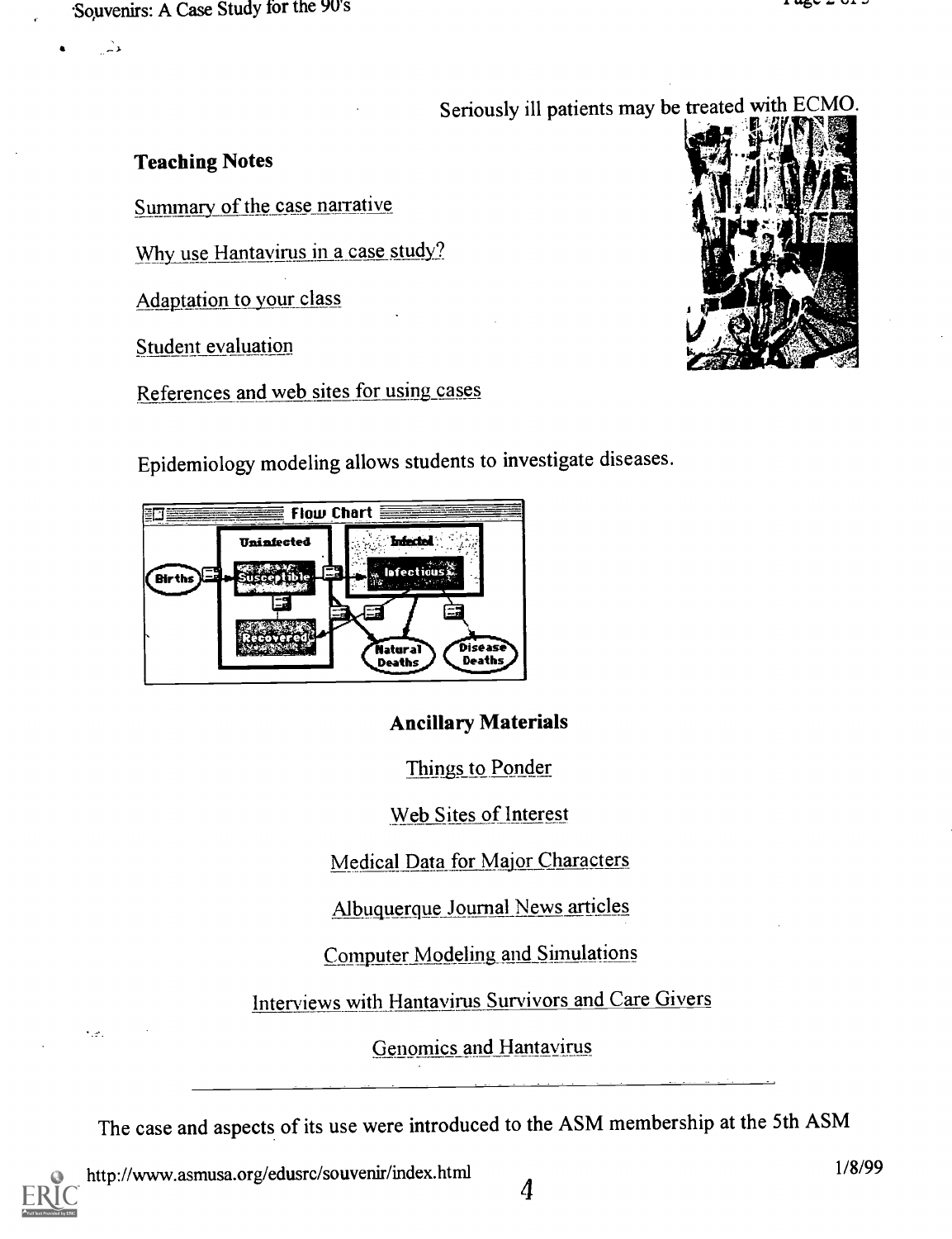فلمر

Undergraduate Education Conference in Atlanta this spring.

The team of authors include:

| Janet Yagoda Shagam                                                                                            | Janet Decker          | <b>Ethel Stanley</b>  |
|----------------------------------------------------------------------------------------------------------------|-----------------------|-----------------------|
| Albuquerque TVI                                                                                                | University of Arizona | <b>Beloit College</b> |
| $\ \text{shagam}.\text{abq@worldnet}.\text{att.net}\ _1$ decker@U.Arizona.EDU $\ \text{stanleye@beloit.edu}\ $ |                       |                       |

Photographs and interviews are included with permission from J. Y. Shagam. These materials may be freely distributed in the classroom only.

This is a collaborative project between the



and the



last updated January 7, 1999 ds

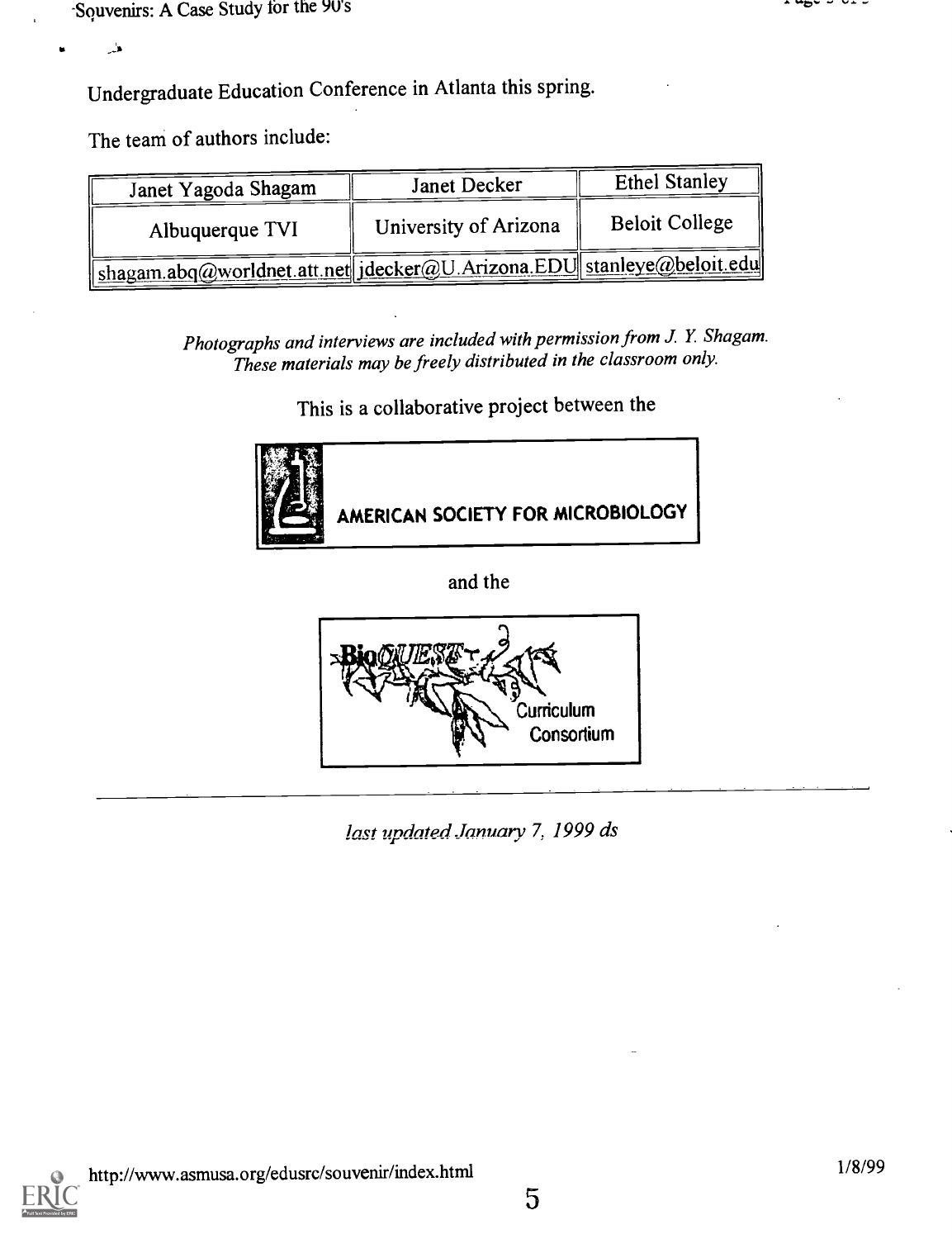$\mathbf{v}$ 

# Souvenirs

# It All Started Here

It had been a wonderful week and a terrific break from the hum-drum life-style of the Chicago suburbs. The three women, all best friends from their college days, had planned for over a year to go on this archaeological dig sponsored as a fund raiser by their alma mater. Hilary, an elementary school teacher who suffered from asthma, was a bit concerned about working at such a high altitude. Ruth, a pharmaceutical chemist, was relieved to get away from her non-responsive colonies of laboratory mice. For Susan, this was just a bit of much needed R and R from her hectic life as a commodities broker. Although the dig had dried to dust, the participants stopped often to admire the yellow, pink and blue flowers covering the nearby hillsides.

The pot shards they had collected, carefully numbered and boxed, were now ready to be sent on to the museum. The friends placed the boxes, along with the plant material collected by the ethnobotanist, in the old storage shed at the site. Then they took the jeep for the one hour drive down the mountain to Santa Fe, where they spent their last afternoon in the Southwest shopping for jewelry and rugs. Because they had skipped lunch, they bought some fruit from a corner grocer. He explained in halting English that his family had just moved to Santa Fe from Argentina to start a new life. The fruit looked and tasted wonderful, though the old man coughed terribly as he waited on them. "I hope that's not catching!" Ruth thought to herself. Then she noticed a half-empty pack of cigarettes near the cash register and forgot the incident.

The next morning was hectic and with last minute packing and loading the truck. As a favor to the site-manager, Hilary and Ruth aiso cieaned the storage shed. It was apparent that the shed was home to many rodents and had not been cleaned for many months. Hilary and Ruth did the best they could in the time they had. Both hoped someone else would complete the cleaning before the next group arrived to work at the site.

The flight back to O'Hare was smooth, but crowded. Susan and Ruth sat together, but Hilary sat in the back so she could stretch out a bit better. Although the leg room was nice, it was annoying to sit right under the cabin air vent and in such close proximity to the bathrooms.

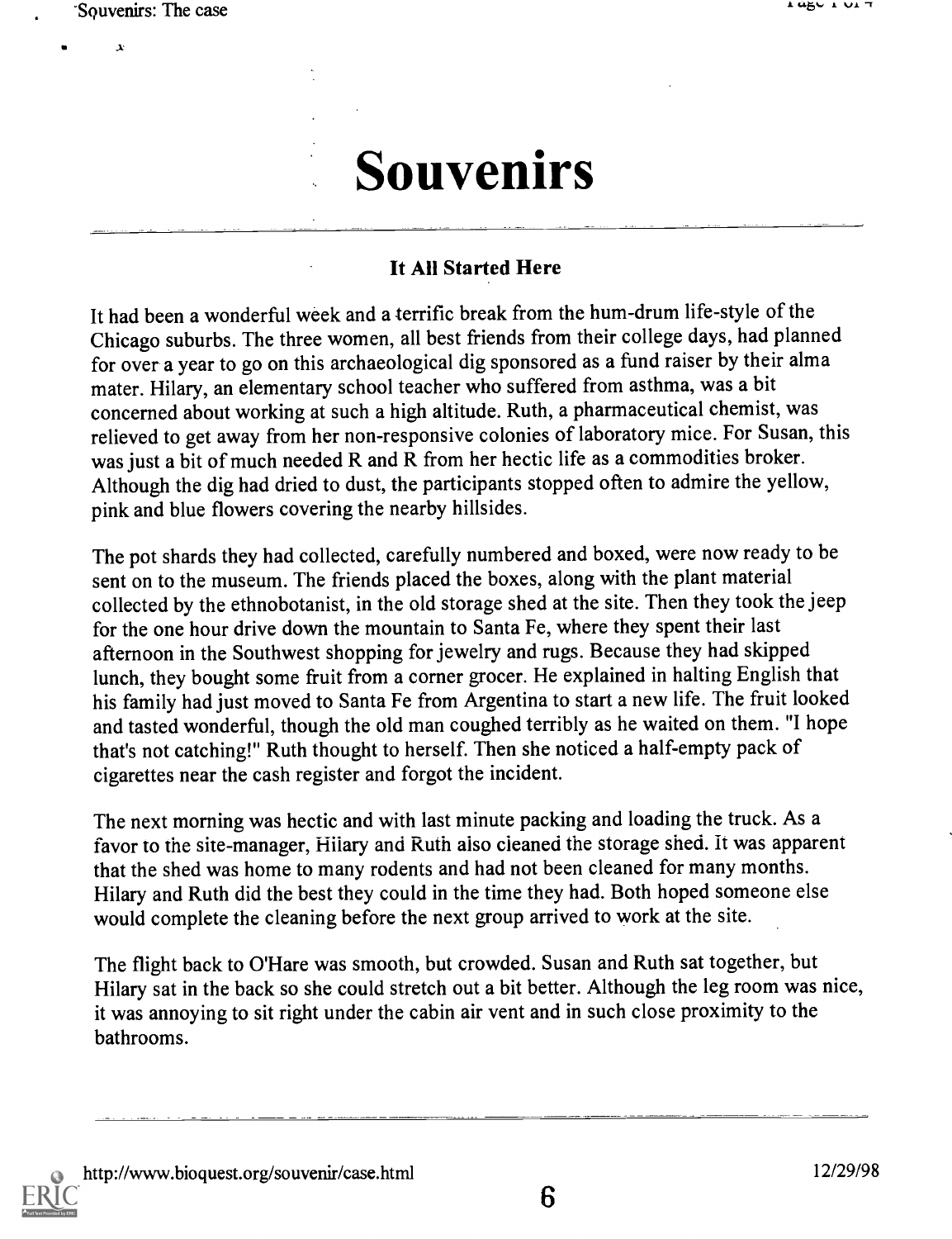### Home Sick

Sunday in Chicago for the three women was uneventful. They spent their time collecting the mail from the neighbor kid and catching up on laundry and bills before going back to work the next morning. Hilary had bought a beautiful hand-woven Navajo rug, which she shook out and displayed to family and friends.

Hilary began to feel ill late Sunday afternoon, with a fever, chills, and a dry cough. Since a cough was often a prelude to a long bout of asthma, Hilary used the nebulizer to insure a good dose of anti-inflammatory and bronchial dilating medications. She was also very thirsty. "It must be the result of my dry week in the Southwest and the canned airplane air," she thought to herself.

The next morning, feeling somewhat better, Hilary went off to work. It would be good to see "her" third grade kids after their spring break. However, by first recess Hilary was gasping for air. She was taken to the hospital and a substitute teacher took her place while the kids were out on the play ground. Hilary was pronounced dead at 7:28 Monday evening. Cause of death was listed as respiratory failure due to asthma.

Susan, whose morning always started with obituaries and coffee, screamed as she read Tuesday's paper. She immediately called Ruth. The phone rang 6 times. "Hello?" croaked Ruth.

"Ruth, have you seen the paper? Hilary died last night!" Susan sounded breathless, as if she had been running.

"Hilary...but we just saw her Saturday and she was feeling fine!" answered Ruth.

"You don't sound so great yourself... Are you O.K.?" asked Susan.

"Yeah, I just caught a cold on that flight from Albuquerque. When's the funeral? I can't believe this is happening."

### What Hit Us?

The funeral, held three days after Hilary's death, was well attended. All the kids from Hilary's class were there, as well as assorted friends and family. Ruth still wasn't feeling great. Later that night she became feverish with muscle aches and chills. Nausea and vomiting hit about 2 AM. "Must be something I ate," Ruth thought to herself. She stayed home from work on Friday but felt well enough to go into the lab and check on the mice Saturday afternoon. However, by Sunday Ruth was very tired and ached all over - so she

http://www.bioquest.org/souvenir/case.html 12/29/98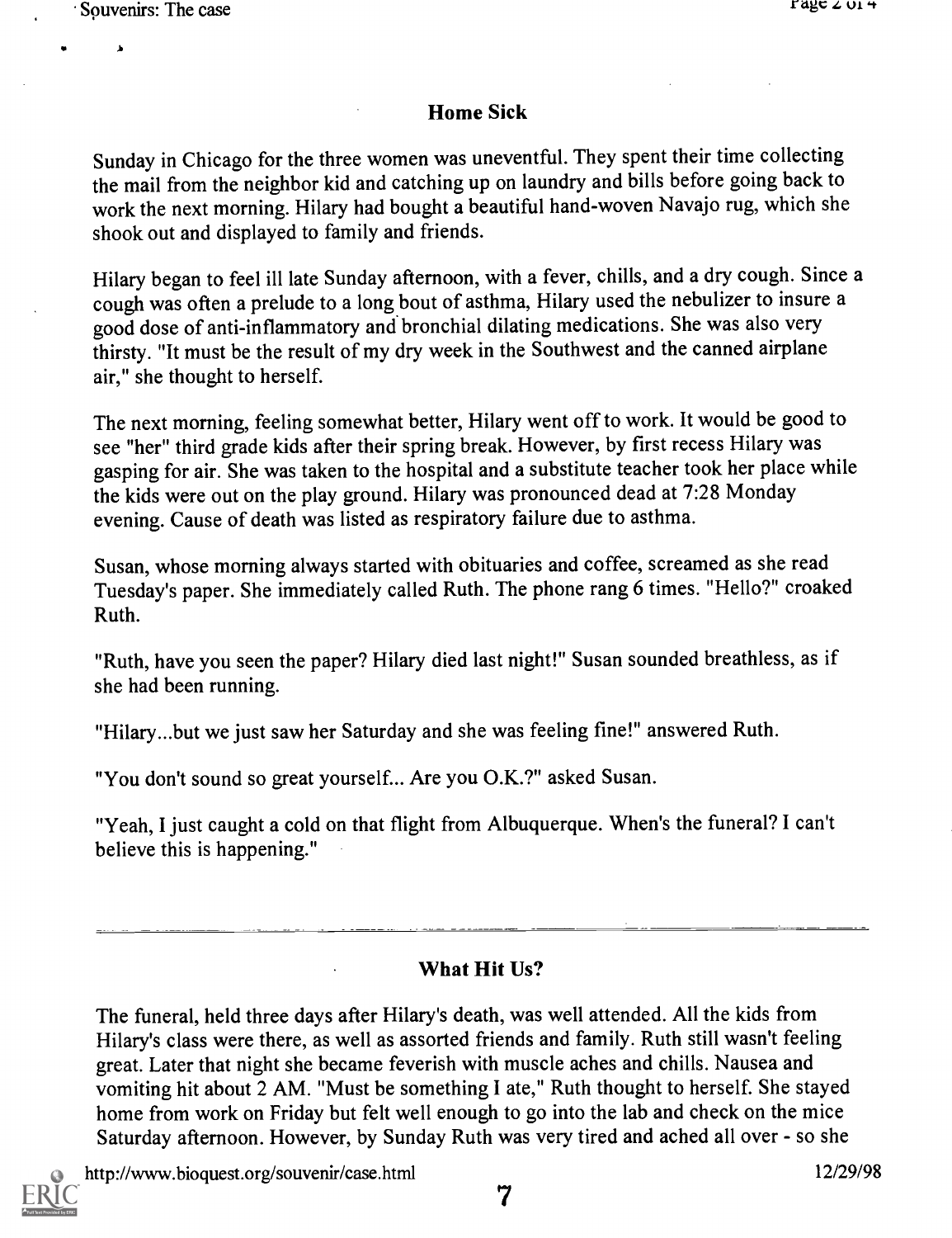called her doctor. The doctor on call suggested that she go to the emergency room if her symptoms worsened or make an appointment to see her regular doctor on Monday morning.

By Sunday evening Ruth's husband, seeing her struggle for every breath, insisted he take her to the hospital. A chest x-ray demonstrated a diffuse interstitial infiltrate. Since routine blood work also demonstrated decreased platelets, Ruth was immediately taken to intensive care. She was found to be hypoxemic, and required intubation and ventilation with a respirator. Despite intensive medical therapy, she developed shock with a low blood pressure and was placed on Extra Corporal Membrane Oxygenation (ECMO). Lab cultures for common respiratory bacteria came back negative, and her physician suspected a virus.

Fortunately for Ruth she was able to get appropriate treatment soon after her arrival at the hospital. Dr. Beatrice Gold was just the right person for the job - practical and hands on. Dr. Gold immediately recognized the seriousness of Ruth's symptoms and knew that to save her patient, aggressive measures had to be taken. She also did the appropriate immunology to back-up her diagnosis and started asking lots of questions. Ruth's husband did his best to answer them. Ruth managed to hang on. Three days on ECMO, a week in intensive care, and then two days after getting the hang of green Jell-O and yellow bouillon, Ruth was able to go home. However, a year later, she would still be having trouble with shortness of breath when trying to jog the trails around Lake Michigan.

### Of Mice And Men

Dr. Gold particularly wanted to know if Ruth had been involved in any recent activity in a rodent infested area. The answer was yes - Ruth was involved in large scale rodent studies at the pharmaceutical company. She had also recently returned from a trip to the Southwest. Could she have been exposed there? In addition, there was Hilary's recent death. Could that be related to Ruth's infection? Hilary's next of kin were contacted and were very helpful. Autopsy samples were released and were processed for Hantavirus antigen and antibody.

Back in New Mexico, the site-manager had been found collapsed near the kiva and was now fighting for his life at University Hospital. A team from the CDC was dispatched to investigate the possible Hantavirus outbreak, They began by interviewing the organizers of the expedition and by compiling a list of other recent site visitors. No other out-of-state participants had become ill, nor were there any unusual health problems reported by passengers on the flight taken by the women. However, when the epidemiologists surveyed local hospitals for recent emergency admissions they found, in addition to the sitemanager, the Santa Fe grocer in intensive care at University Hospital.

http://www.bioquest.org/souvenir/case.html 12/29/98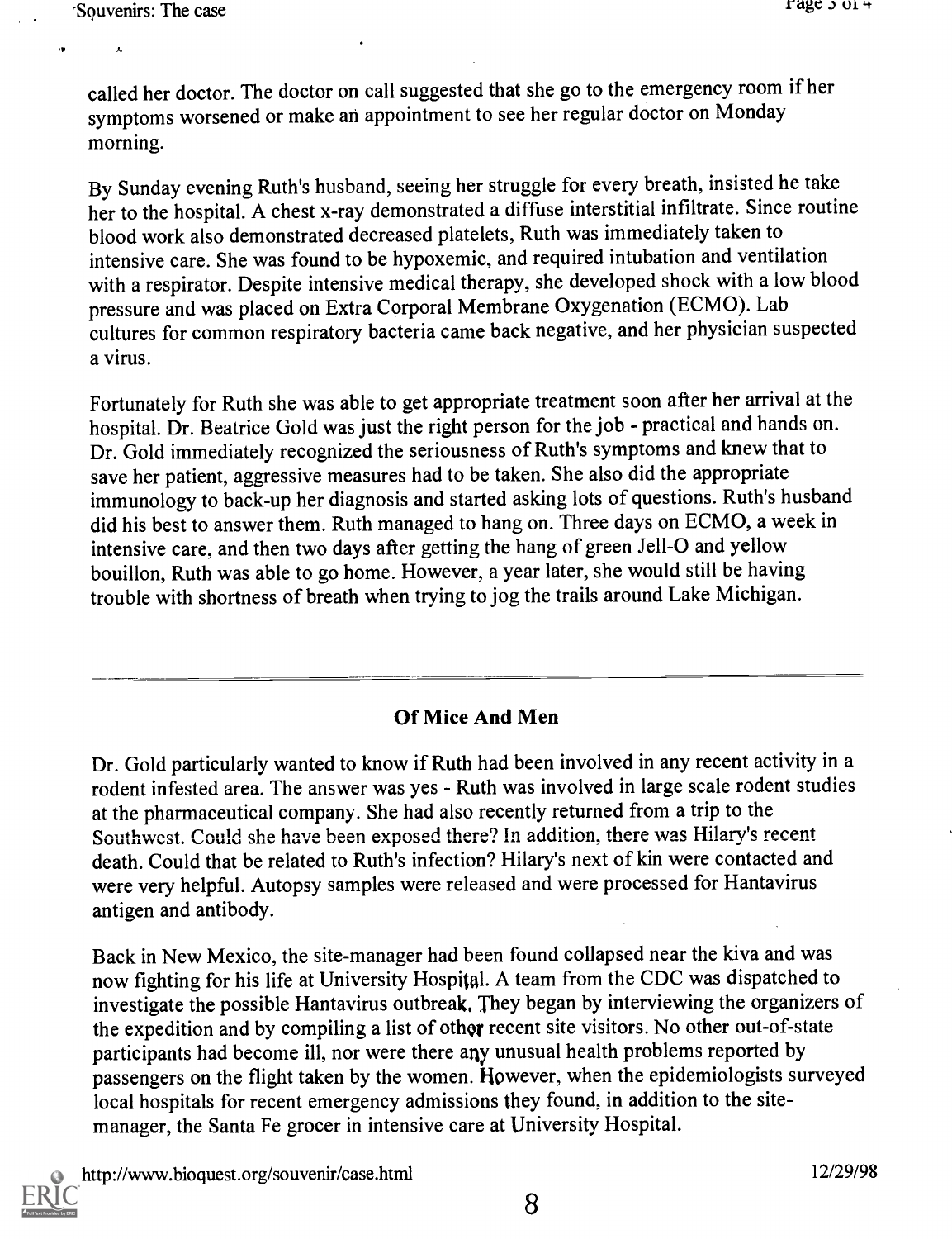Mice from Ruth's lab were unavailable for testing, but several rodents captured near the archeological site tested positive for Hantavirus. Hilary's autopsy tissues were also positive for Hanta.

### Loose Ends And Law Suits

Ruth's recovery was slow. She was out of work for several months and filed for short term disability to help with expenses during her recovery. Hilary's family hired a lawyer to file suit against the archeological dig, while Ruth and Susan filed a complaint with their college alumni association.

Hotels and businesses from Santa Fe to as far away as Tucson received inquiries about the outbreak. Many people were worried about a possible drop in business. News of the grocer's death circulated while nobody seemed to notice the recovery of the site-manager. There was some grumbling about tourists making things difficult for the locals. Meanwhile, rain clouds gathered as El Nifio worked its way across the country.

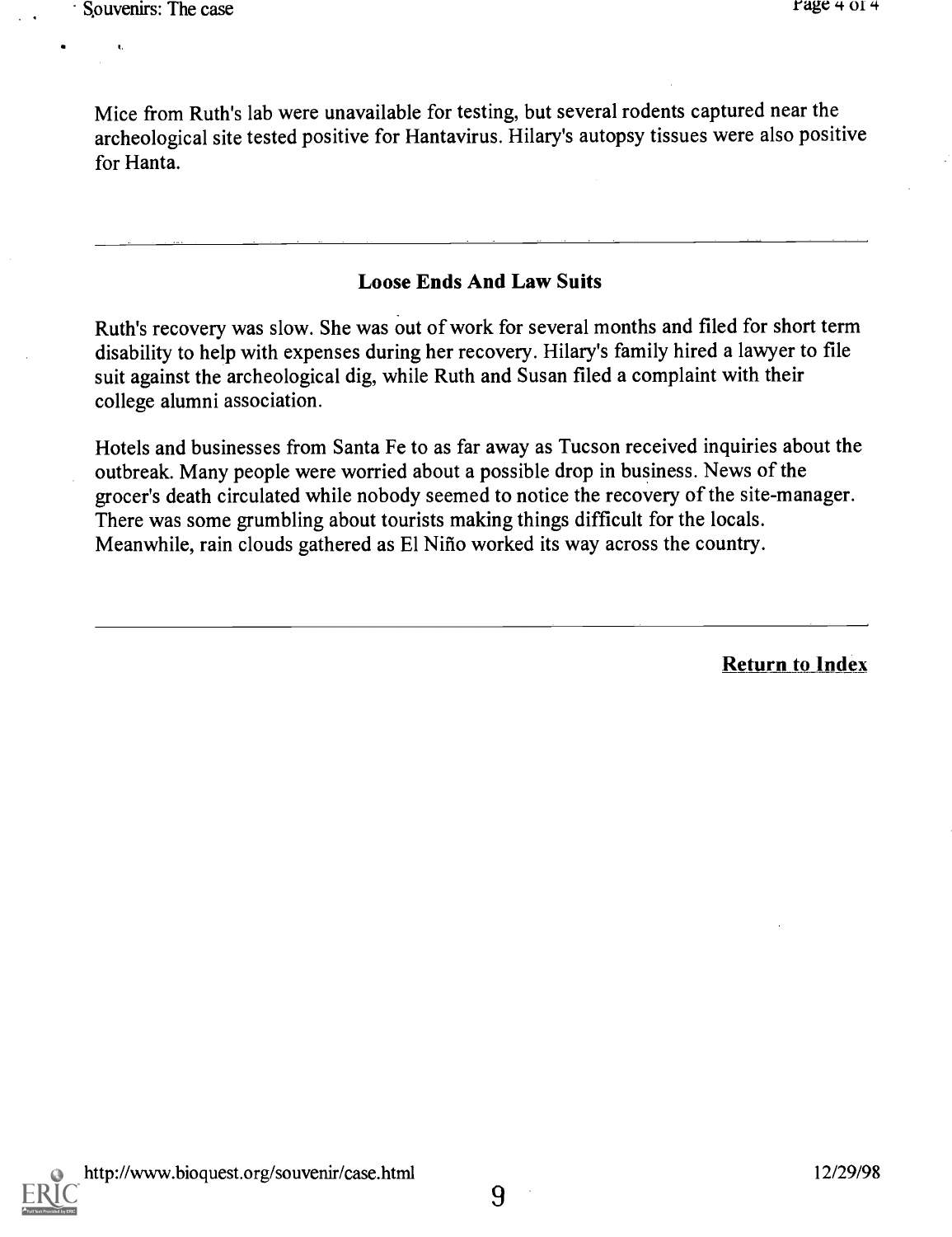

Summary of the Case Narrative

The study can be used as a single unit or it can be broken up and presented, when appropriate, throughout a semester. The first segment, It All Started Here, introduces the situation. A group of old college friends have just returned from an archeological dig. The scene is set, but the clues lead to a variety of topics including botany, ecology, allergy, epidemiology, demographics, travel and disease, southwestern archeology as well as an assortment of implied social and economic themes.

The three friends - Hilary, Ruth and Susan - have returned home and two will show signs of illness. In the section, Home Sick, various signs and symptoms are described. This forms the basis for inquiry about inflammation and anti-inflammatory drugs, the allergic response, sleuthing for a possible pathogen and the impact of confined spaces on the transmission of disease.

Before you know it, Hilary is dead and Ruth is fighting for her life in the What Hit Us? segment of the case study. Again more sleuthing for Hilary's cause of death - asthma or a deadly pathogen? To accomplish that task we have to apply a knowledge of biological molecules to clinical chemistry, immunology, microbial testing, pathology and physiology as well as evaluate lab results.

In the fourth section, Of Mice and Men, the source of the infection needs to be identified. Did the women get infected at work, on the airplane or while visiting the southwest? This leads students to consider epidemiological studies of disease as well as novel and new techniques used to match viruses in the field to disease in patients. To answer questions in this section students will become experts in genomics and immunology as well as have to evaluate clinical data from the new batch of sick people.

And since this is the 90's - no story would be complete without a law suite and some politically sensitive hackles being raised. In Loose Ends and Law Suits, the ability to immunologically identify the source and cause of an infection will have a direct impact worker's compensation and liability issues. The economic effects as well as feelings toward minorities and new immigrants will lend a sad bit of reality when the impact and cost of a disease on a community are discussed.

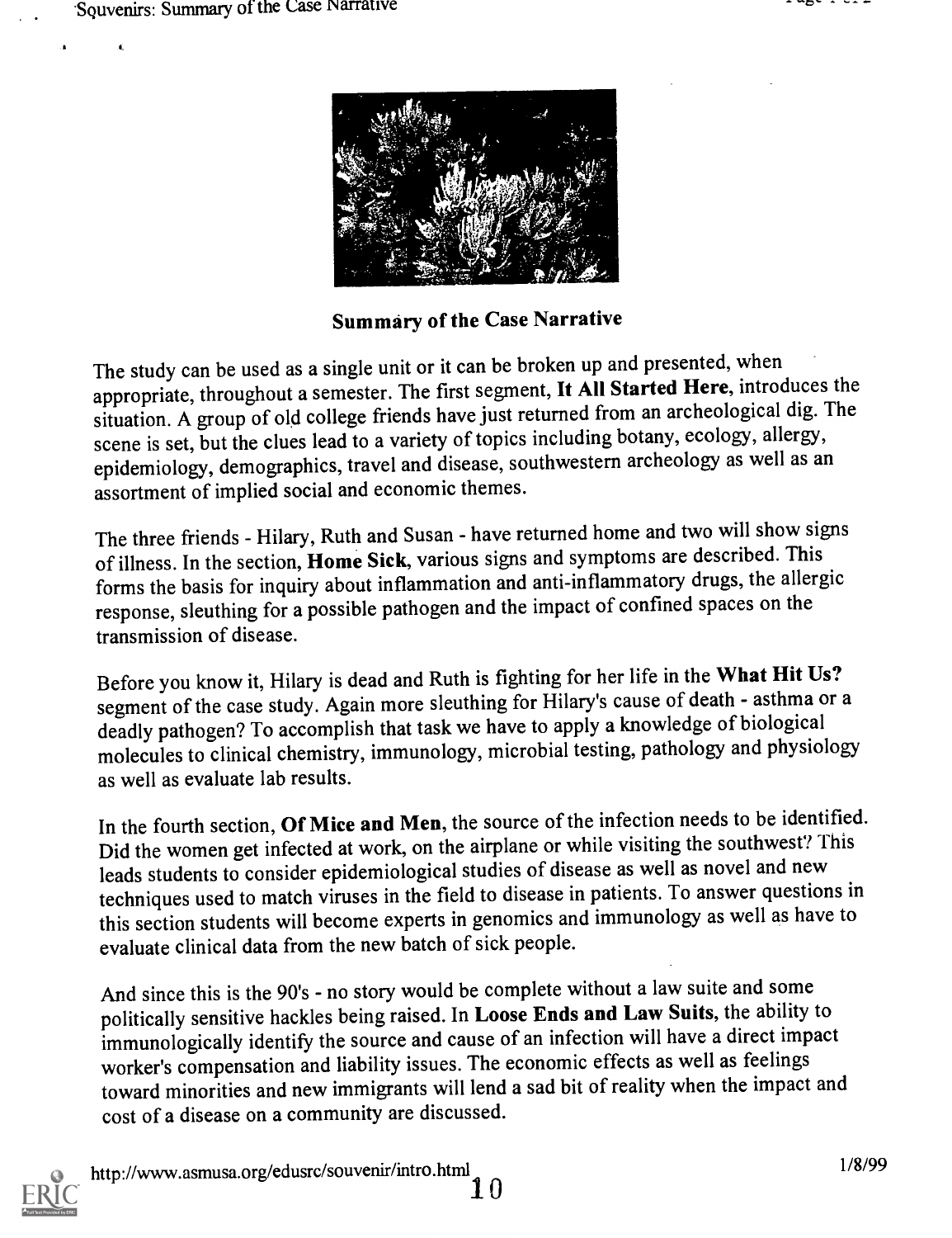$\hat{r}$ 

 $\sqrt{1}$ 

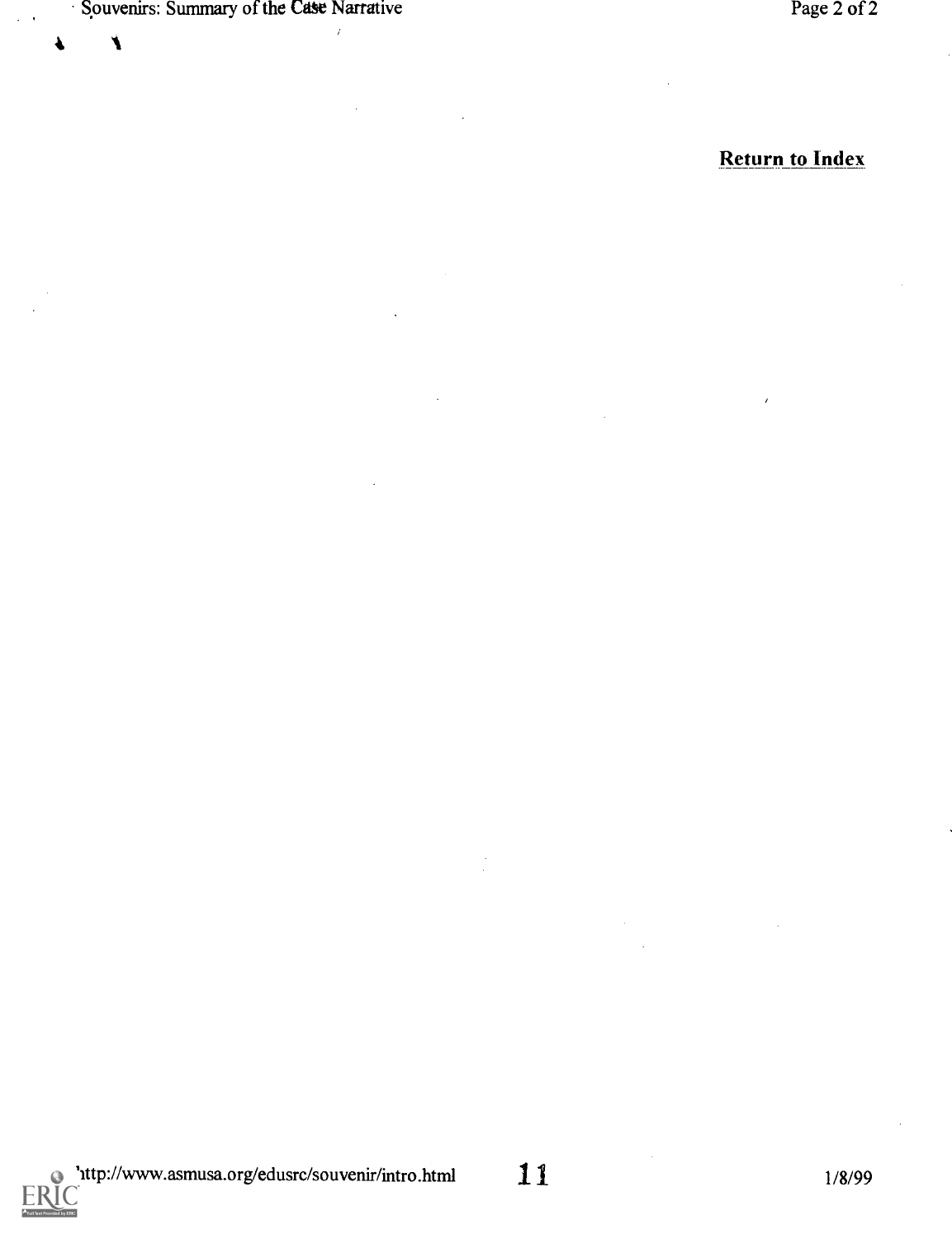# Why use Hantavirus as the basis for a case study?

In 1988, Joshua Lederberg in a memo to Stephan Morse of Rockefeller University, states: "We need some high level policy attention to what needs to be done globally to deal with the threat of emerging viruses." At that time Hantavirus was specifically identified as a virus that needed to be watched for signs of global emergence. Although the pulmonary syndrome Caused by Hantaviruses in the United States is a very rare and sporadic event it has, despite aggressive medical intervention, a very high mortality rate. In addition this disease is currently present in near epidemic proportions in Latin and South America as well as in the Far East and Russia. It would be both short-sighted and ignorant to assume that Hantavirus



can not or will not become a larger problem in the United States. We need to understand everything about Hantavirus biology, epidemiology, prevention and treatment so that we limit its destructive global impact.

There are other, less pressing reasons, why Hantavirus is a good basis for a case study. Hantavirus is a "clean" model system. It is recent, the people involved or impacted by the disease are known and we were able to take advantage of recent advances in biotechnology and genomics to identify and potentially control the virus. In addition, due to the southwestern residency of two of the authors, we have access to unique resources to make this case study extremely full and realistic as well as a perspective that is both personal and respectful.

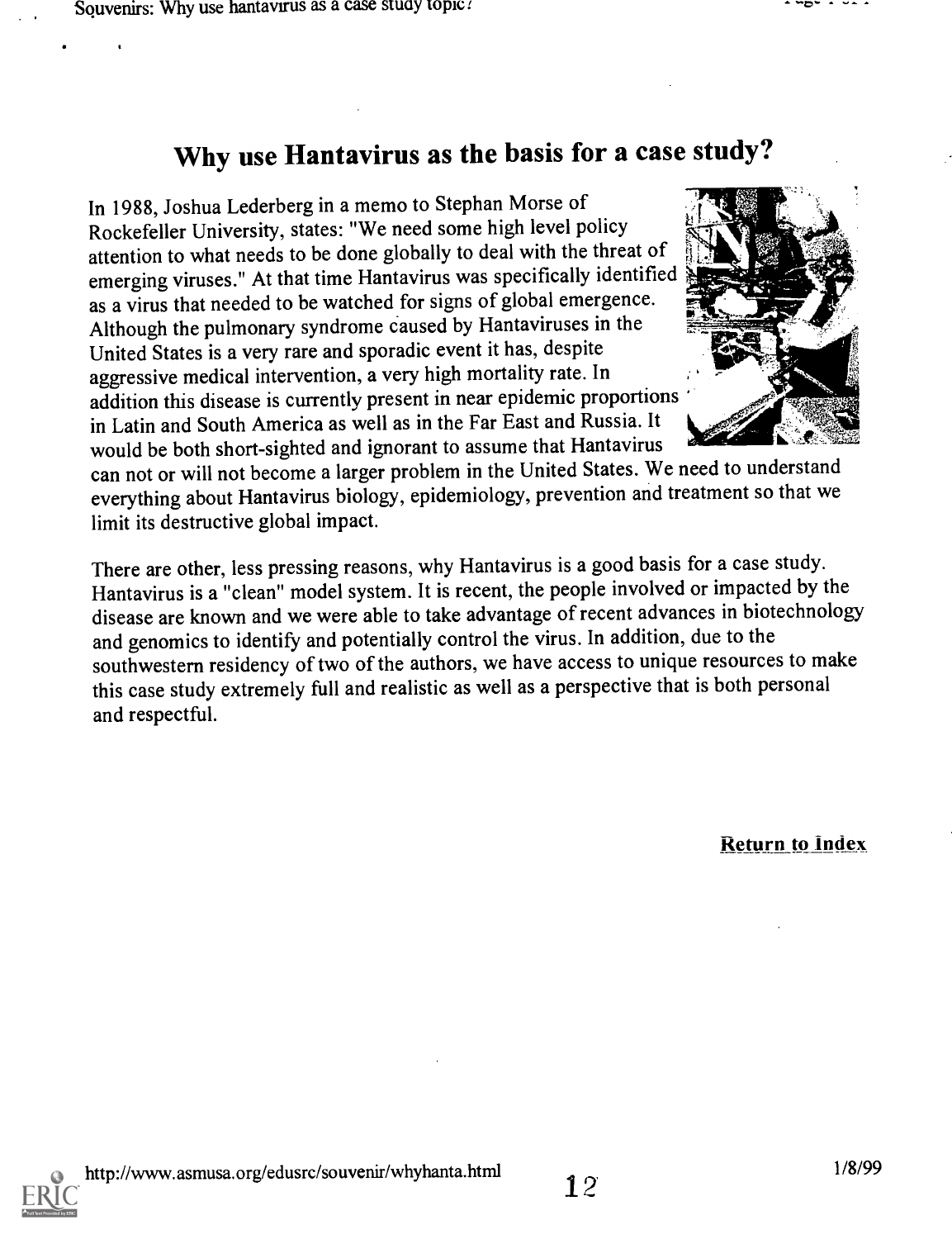#### Adaptation to your class

Souvenirs may be downloaded as is and distributed to students or you may rewrite segments to accommodate the specific needs and interests of your course. Students can be given the case study in sections, as a whole unit or they can work directly on the website. The case can be used in class, as an external assignment, as an extended group lab project, or as an independent project depending on your course needs. Unlike text material which is often quite linear, this case study allows you to introduce several related topics simultaneously.

Extensions to the case are available as well. These resources include additional medical data for major characters in Souvenirs, actual interviews with two Hantavirus survivors and two medical care providers, a list of newspaper articles from the Albuquerque Journal, a description of ECMO, scientific references, links to software that may extend case investigations, and links to other Internet resources. Things to Ponder, a set of directed questions, are offered as a place to start thinking about case possibilities. We urge you to have students develop their own questions. If you need to narrow the problem space, you can easily write your own or select certain questions for directed investigation when time is short.

The ethnic and social issues, although often not accommodated in our classes, should not be ignored. The reality is that the media and the press created "Navajo Flu", which lead to a massive invasion of privacy, a decline in tourist dollars in the area and a misplaced association of the disease to a specific people. This is no different than our historical linkage of syphilis, AIDS, leprosy and cholera to peoples who are disenfranchised due to ethnicity, sexual preference, economics or religion. We need to acknowledge the impacts of biologically linking a disease to a certain locale or country or a people based on prejudice.

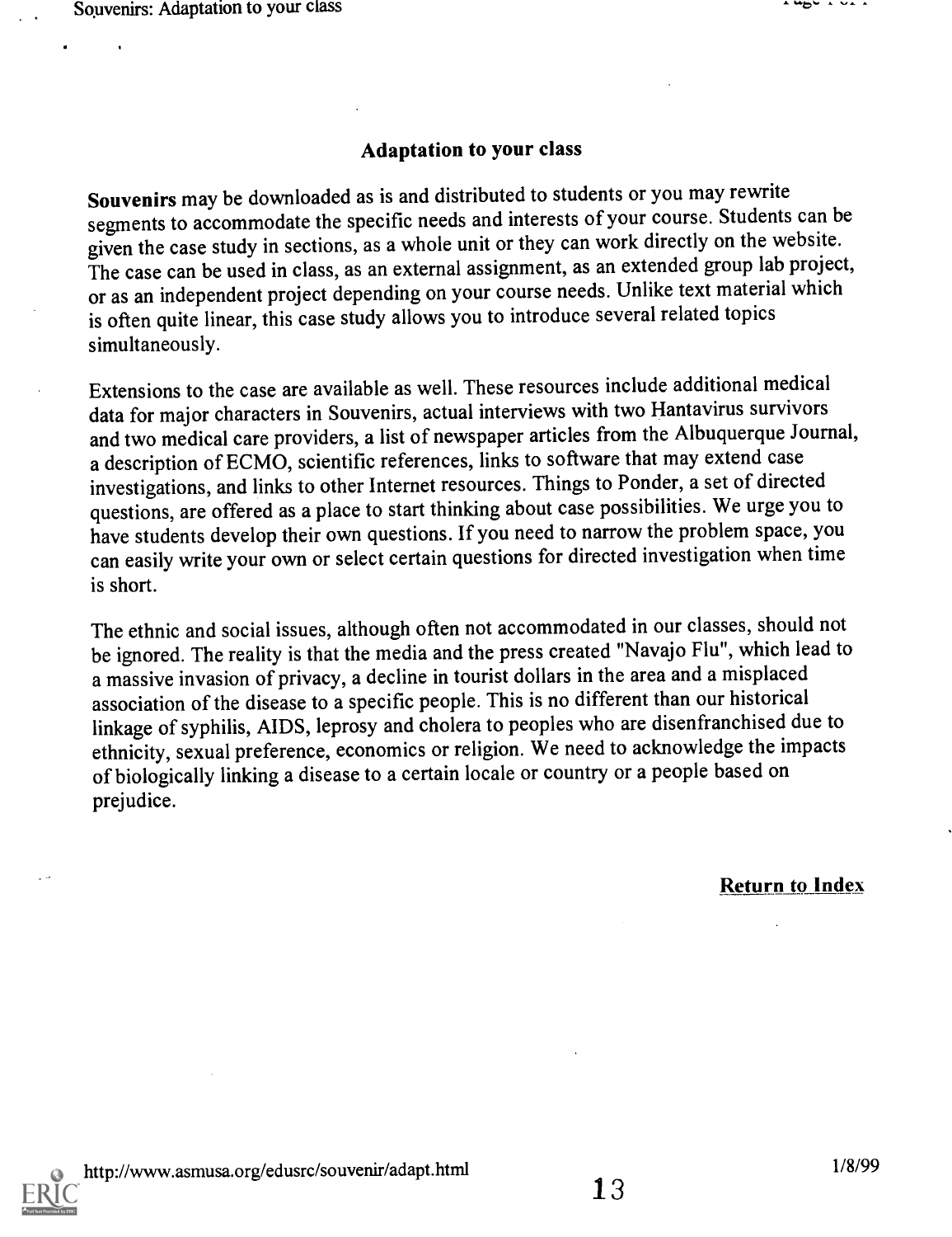# Student evaluation and case studies

Case studies are an open-ended teaching strategy used to encourage higher-order thinking, team-work and self-directed study.

The evaluation of student progress can take many different forms:

Small groups may present informal posters at various stages of their investigation to persuade others that their approach to the problem is sound based on methodology and gathered facts.

Perhaps, a formal poster session at the end of the project could be evaluated.

Students could give oral presentations or write reports to answer specific questions or to defend a hypothesis .

Portfolios could be required to demonstrate achievement and progress.

In addition the case study could support examination essays, short answer questions or multiple choice questions. If the case study is used to support or reinforce lecture material, it may not be practical or necessary to assign a grade to all case study activities.

Some instructors use a modified case study as an exam itself.

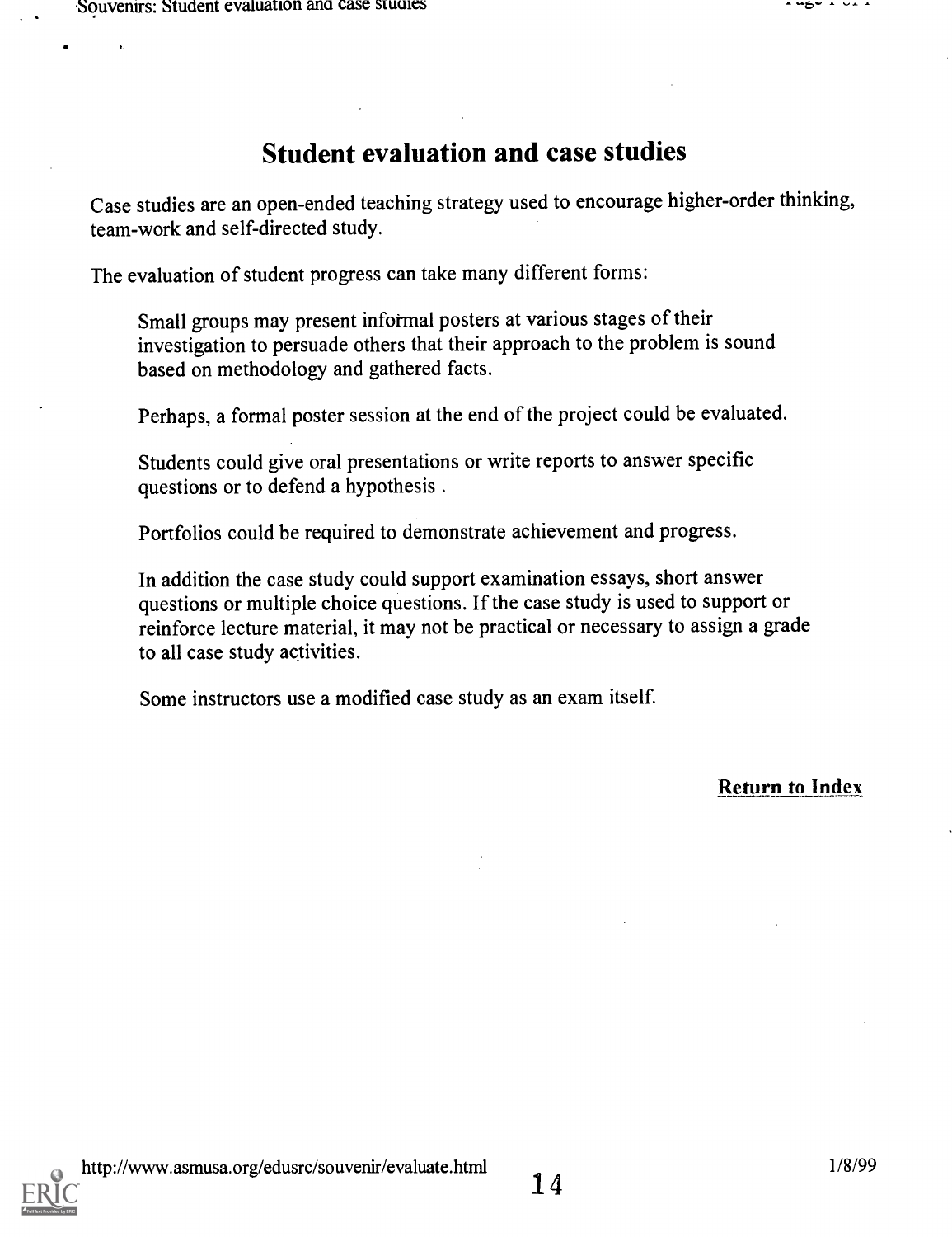# References for Developing Our Case and Materials

Waterman, M.A. 1998. Investigative Case Study Approach for Biology Learning. Bioscene: Journal of College Biology Teaching 24 (1): 3-10.

Waterman, M.A. and E.D. Stanley. 1998. Investigative Cases and Case-Based Learning in Biology. A text module in the BioQUEST Library V (on CD-ROM). Academic Press: Philadelphia.

The authors wish to thank Dr. Margaret Waterman for sharing her manuscript on investigative casebased learning approach with us during the writing of this case.

# Case Web Sites of Interest

Problem-Based Learning at the University of Delaware

Case Studies in Science

Kingdoms Entangled: Molecules, Malaria, and Maize A BioQUEST Case Study

Workshop Biology University of Oregon

Case It! Home Page

# Additional References for Problem-Based Learning

Barrows, H.S. and R. Tamblyn (1980). Problem-Based Learning. Springer:New York.

Schmidt, H.G. (1993). Foundations of problem-based learning: some explanatory notes. Medical Education, 27, pp. 422-432.

Stepien, w. J., Gallagher, S. A. & Workman, D. (1993). Problem-Based Learning for traditional and interdisciplinary classrooms. Journal for the education of the Gifted (4), pp. 338-345.

http://www.asmusa.org/edusrc/souvenir/caseref.html 1/8/99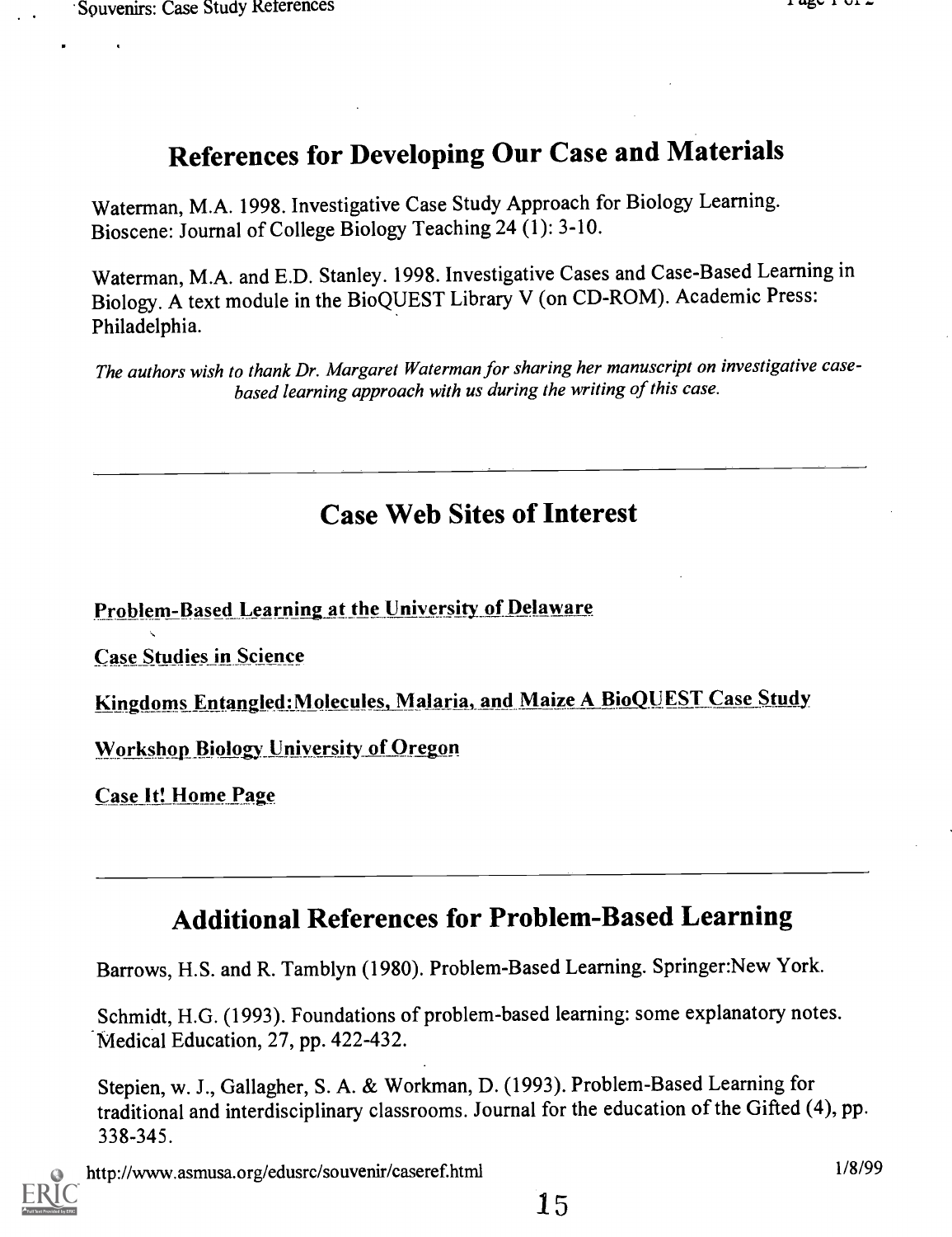$\ddot{\phantom{0}}$ 

Stepien, W., & Gallagher, S. (1993, April). Problem-Based Learning: As authentic as it gets. Educational Leadership, pp. 25-28.

Wilkerson, L. & Feletti, G. (1989) Problem-Based Learning: One approach to increasing student participation. In: A. F. Lucas (ed.) the Department Chairperson's Role in Enhancing College Teaching. New Directions for Teaching and Learning, no. 37, pp. 51- 60. San Francisco: Jossey-Bass.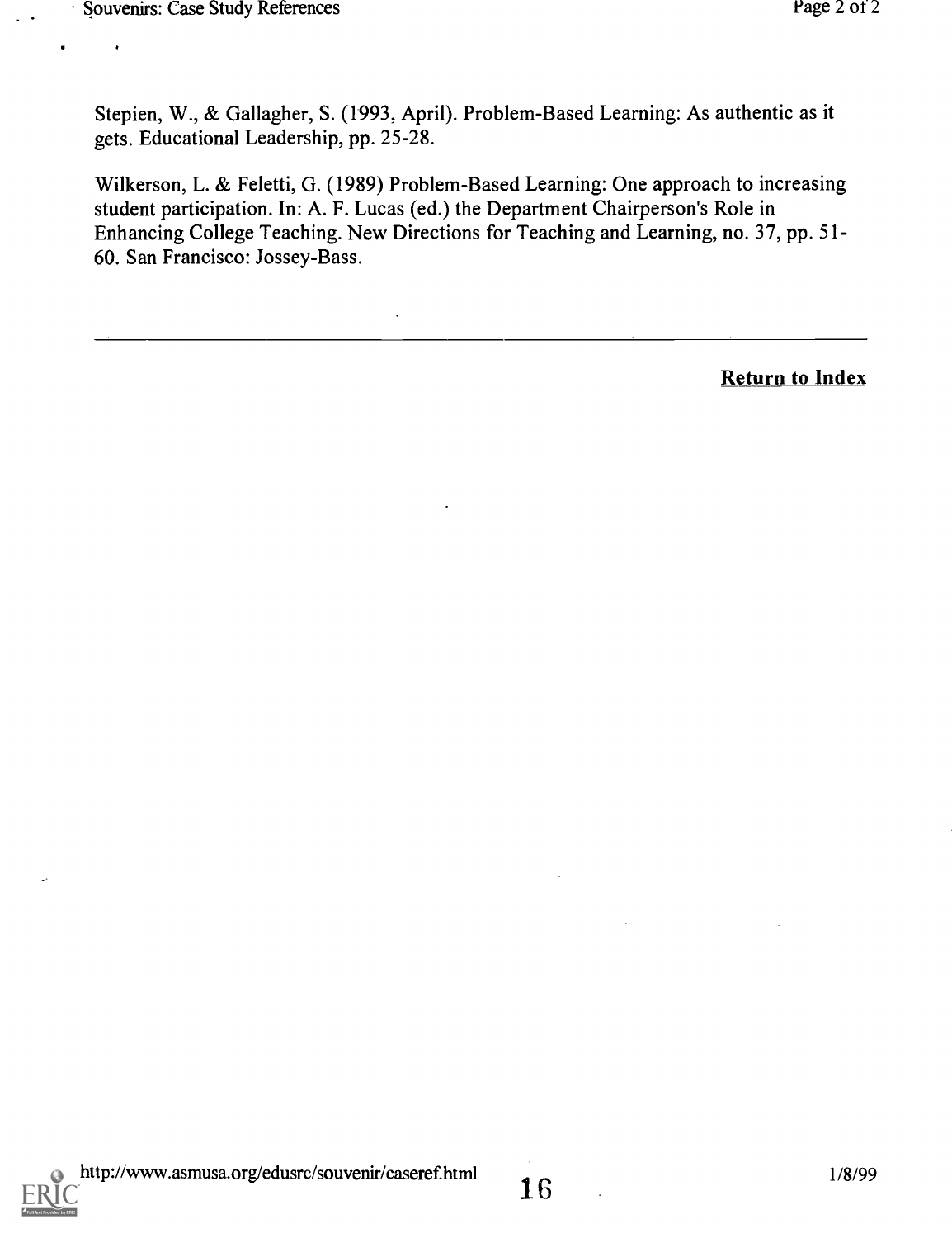# Things to Ponder

What are some non-microbial causes of respiratory disease?

What different kinds of microorganisms can cause respiratory disease?

How are these microorganisms differentiated from each other?

What kinds of clinical tests can the patient be given to differentiate between fungal, bacterial, and viral agents?

Could Hilary and Ruth have been exposed to something at the same time and become ill five days apart?

Was Hilary's asthma a significant factor in her death? Did the use of inhalants contribute in any way?

How was Ruth's treatment a significant factor in her recovery? Why did Dr. Gold request the use of Extra Corporal Membrane Oxygenation (ECM0)?

Will Susan catch this disease?

Will it spread to the school children, people on the airplane or at the funeral?

Are Hilary's death and Ruth's disease related?

What about the illness(es) of the site-manager and the grocer?

Why didn't anyone else on the dig get sick?

What immunological tests could Dr. Gold have ordered to make her diagnosis?

What results will confirm the identity of the virus?

Will the tests reveal the virus, viral antibodies, or both?

What class(es) of antibodies might be found in a patient who has been ill for a

week? for three weeks?

What kind of virus is Hanta?

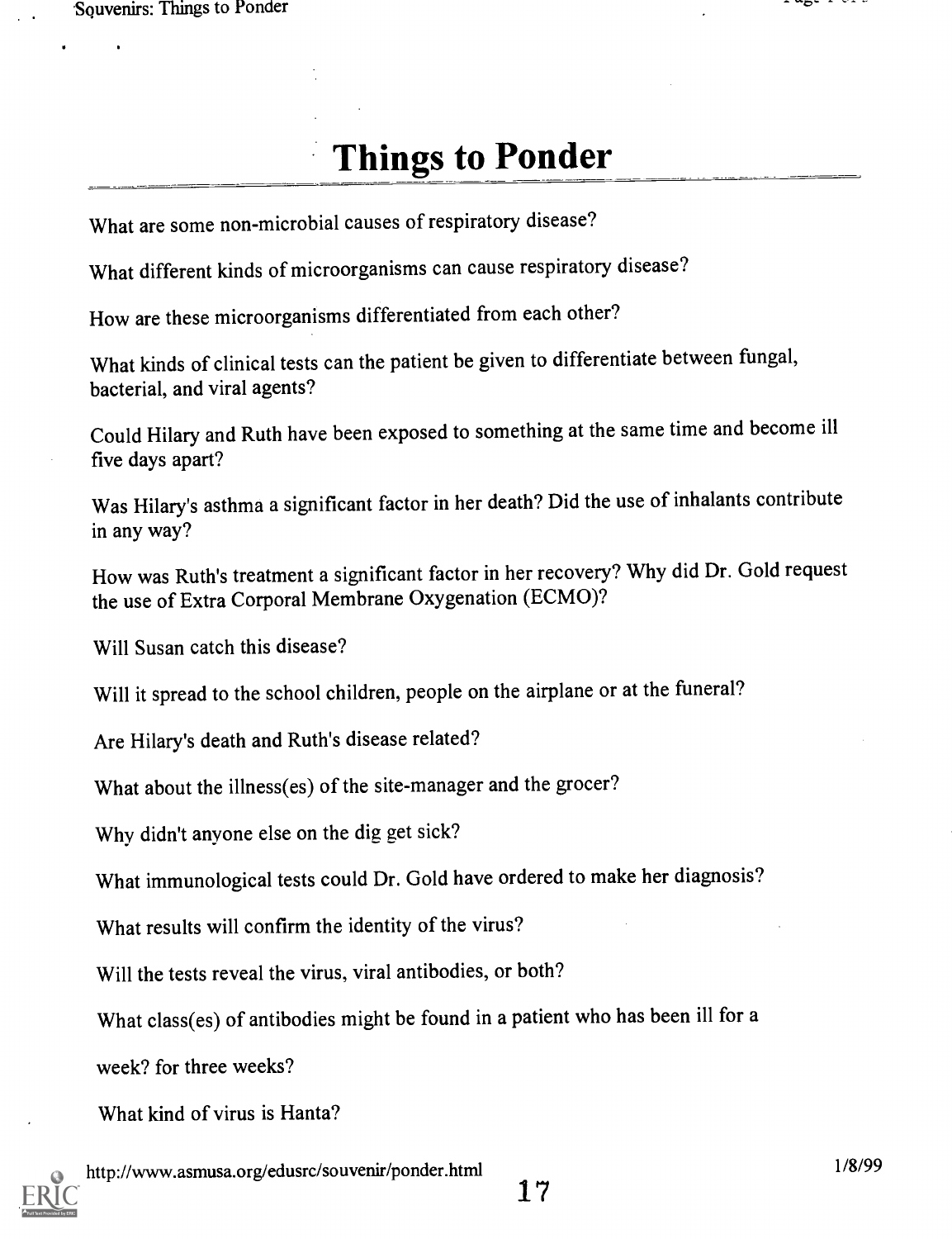How does it infect cells and make new copies of itself?

How does Hantavirus enter the body and cause disease?

Is this typical of other viruses which cause respiratory infections?

Is it possible to identify the source of infection?

Can different viral isolates be differentiated antigenically or by nucleic acid sequence? How would this affect liability issues?

How is Hantavirus infection differentiated from other pulmonary diseases?

What kinds of drugs would you expect to be effective against the virus?

How is Hantavirus transmitted?

What are the ecological factors that might promote the transmission of this disease?

Would you expect some of the residents in this area to be seropositive for Hantavirus?

Would you expect some to be more likely to test seropositive for Hantavirus than others in this population?

If so, should the behaviors, cultural practices or other characteristics of the population be considered? (Is there a danger here?)

What are some economic factors that may contribute to or complicate evaluation of this disease?

Would you expect all or some of the rodents in this area to be seropositive for Hantavirus?

How are rodents involved in the transmission of Hantavirus?

Which rodents are commonly infected?

The outbreak of Hantavirus in the Four Corners area in 1993 followed an especially rainy winter. How are weather and Hantavirus connected?

In what parts of the world is Hanta found?

How might a recent arrival to the area (the grocer) be connected with the outbreak?

Does Hantavirus always cause respiratory infection?

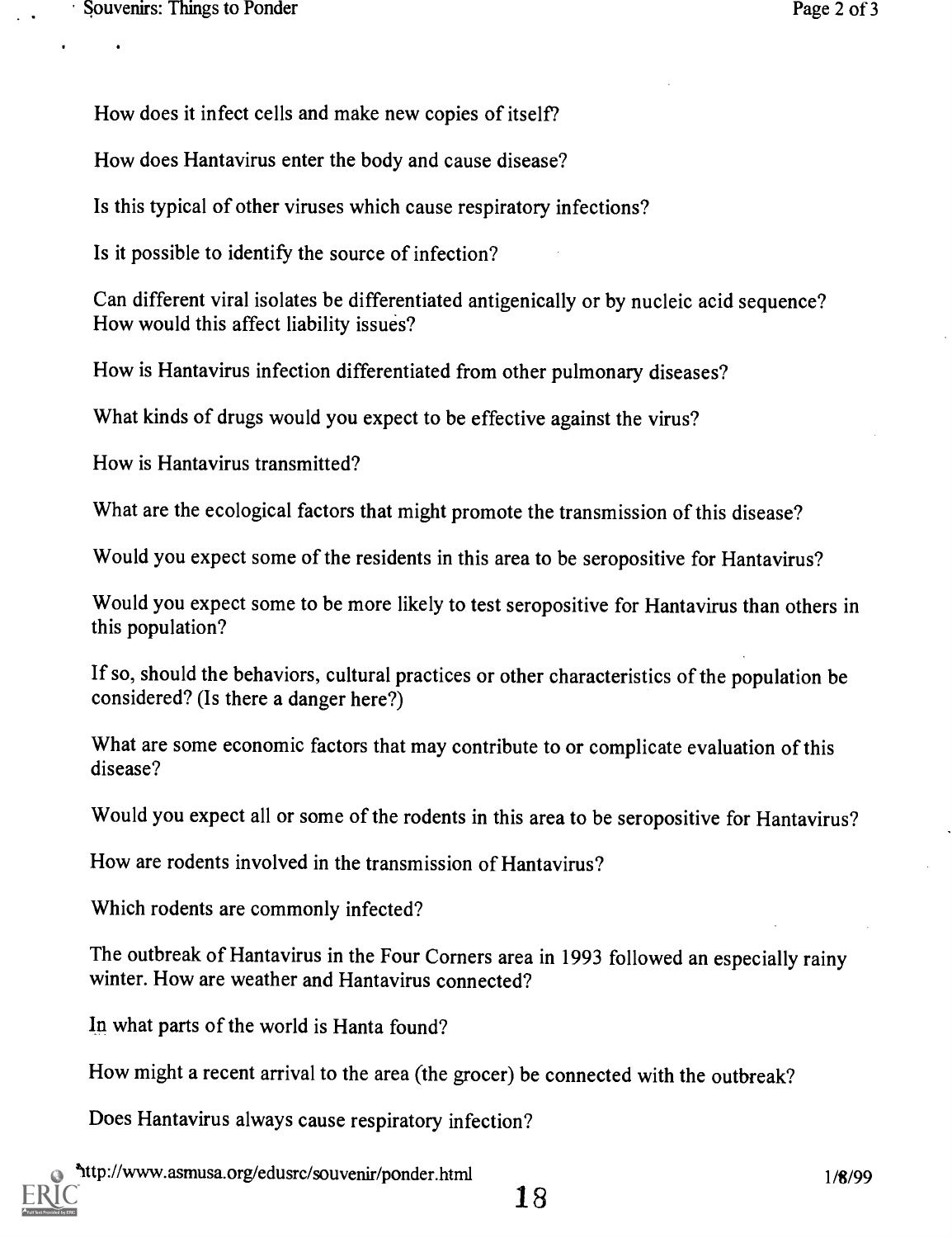Would you expect the same symptoms to occur if a Hantavirus from another location is involved?

How are the different hantaviruses related?

Were the organizers of the dig site negligent in allowing amateurs into the area without warning them about Hantavirus?

What precautions could the diggers have taken to protect themselves from the virus?

Would you expect the pharmaceutical company's rodent colony to become infected?

Should all lab rodents be screened for Hantavirus?

How could Hantavirus be prevented?

How could we develop a vaccine against Hantavirus?

Would a single type of vaccine be effective against all Hantaviruses?

How would you develop and test this vaccine?

Who should be vaccinated?

Should we provide a vaccine against Hantavirus for the general population or only those in high risk situations?

What strategies could a public health organization try to eradicate the disease in wild rodent populations?

How is the Hantavirus transmitted in the rodent population?

Would you expect to find rodents with pulmonary disease caused by Hantavirus?

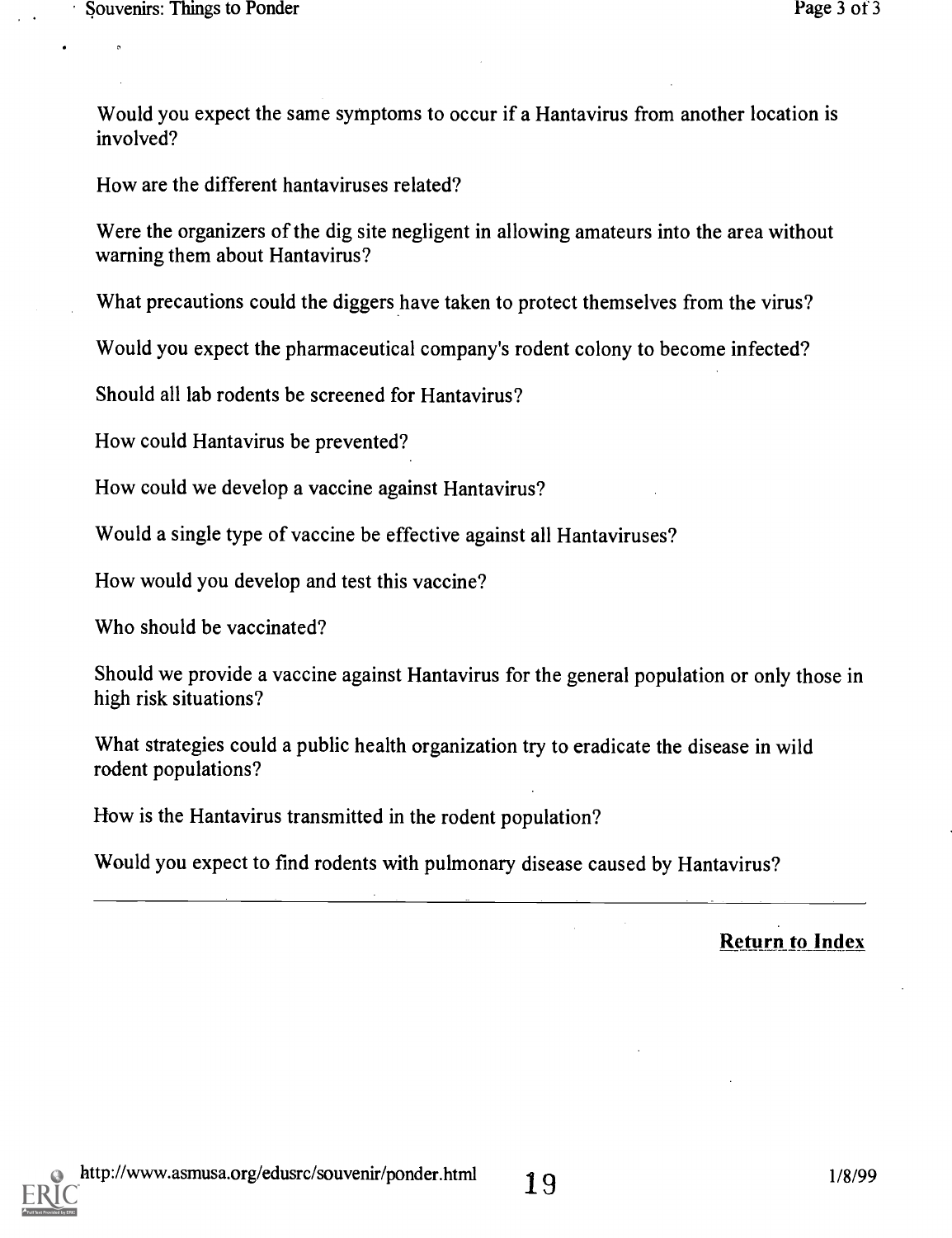# Web links

All About Hantavirus

Hantavirus Pulmonary Syndrome

Emerging Viruses Research Center Hantavirus Reference Laboratory

Phylogenetic tree (S segment) of genetically distinct Hantavirus species.

Guests: Dr. James C. Mills discusses Hanta Virus

All the Virology on the WWW

Viral Zoonoses

Hantavirus. Pulmonary Syndrome United States. 1995 and 1996; Map of cases

Southwestern Archaeology Health Issues

Hantaviruses, with emphasis on Four Corners Hantavirus



http://www.asmusa.org/edusrc/souvenir/web.html  $20$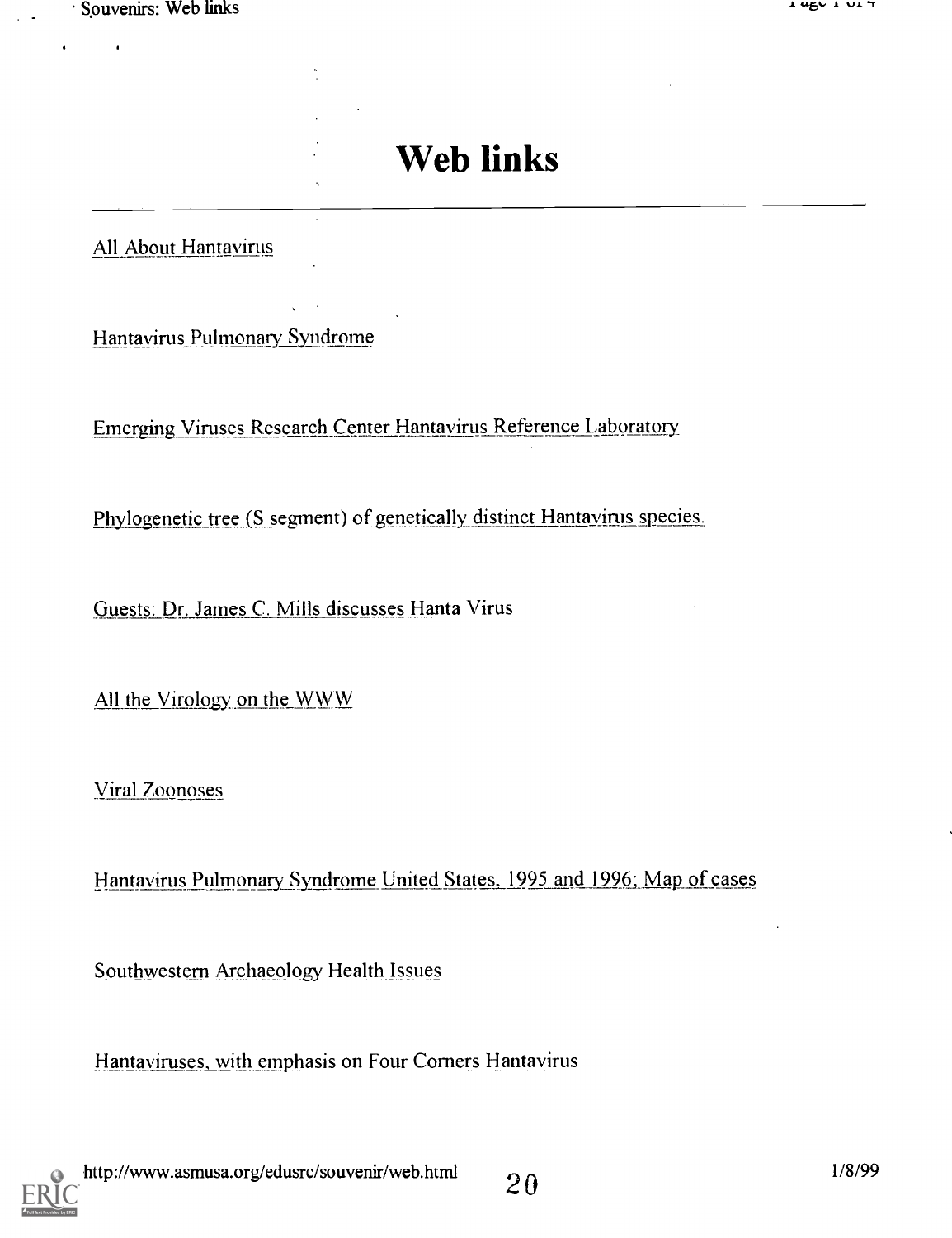Stalking The Deadly Hantavirus: A Study In Teamwork

One Year Later. The Hantavirus Investigation Continues

CDC slide of Hantavirus

Hantavirus Disease: symptoms, treatment

On The Trail Of a Killer Virus

Yahoo! News Health Headlines

Biology Student Inquires About Drugs on Trial for Treating Hantavirus

Ribavirin, Bradycor in Trial for Four Corners Hantavirus

If You Hear Hoofbeats, Don't Expect To Find Zebras.

Hanta virus Alert in South America Southern Cone

Social Inequalities and Emerging Infectious Diseases

Hantavirus "El Bolson" (Patagonia-Argentina)



http://www.asmusa.org/edusrc/souvenir/web.html 21

 $1/8/99$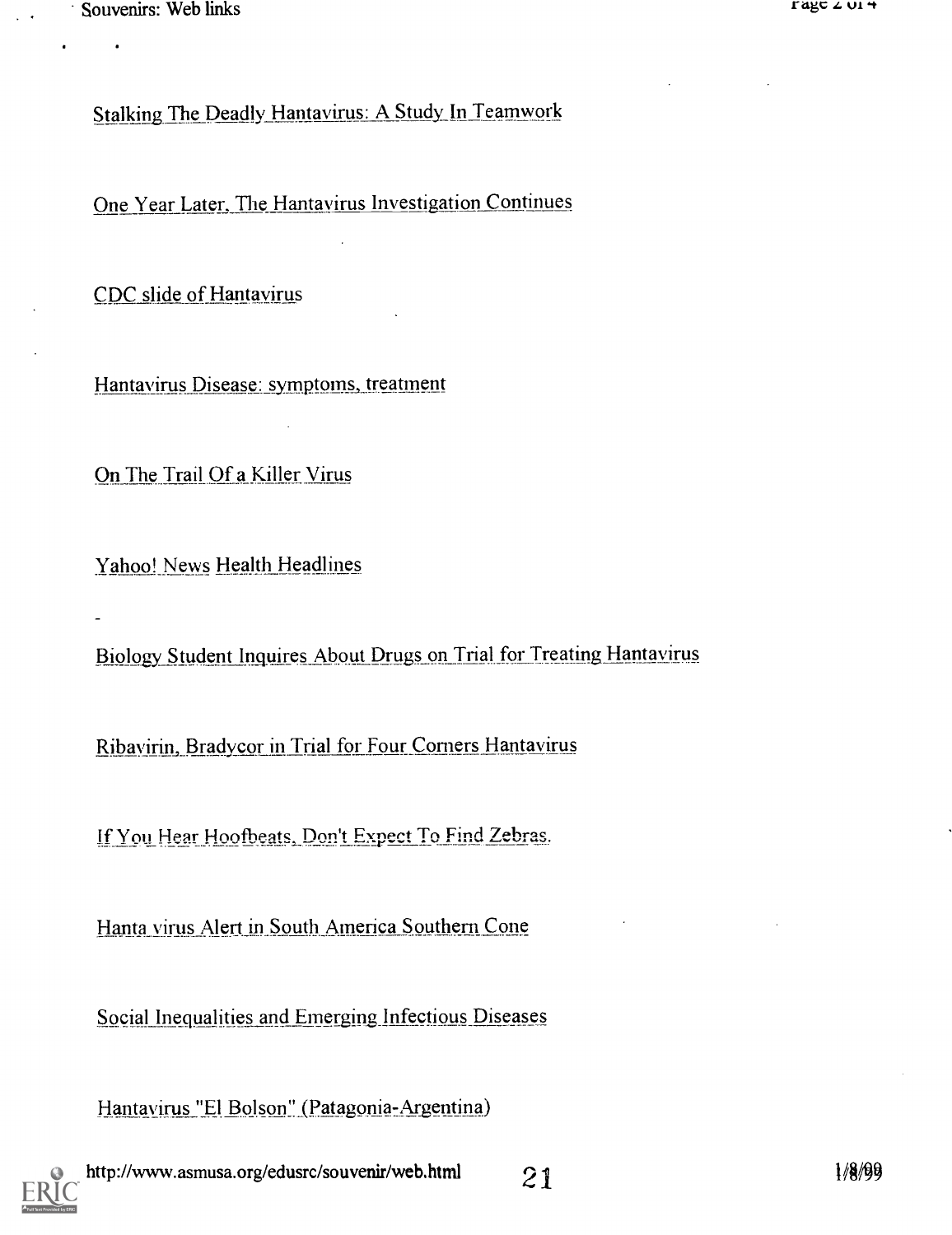Guarding Against the Most Dangerous Emerging Pathogens: Insights from Evolutionary Biology

Emerging Diseases Course Reference Page

Rapid and Specific Detection of Sin Nornbre Virus Antibodies in Patients with Hantavirus Pulmonary Syndrome

Health: Warning--Killer Microbes Next 20 Miles

Hantavirus Transmission in the United States

Blood Cells and the CBC

Interpretation and Use of the Western Blot Assay

'Viral Chic': The Propaganda of Health Care in the United States

Ontario Plans to Continue Raccoon Vaccination Program

1998 Recommendations on Rabies Vaccines

Oral Rabies Vaccination of Raccoon



http://www.asmusa.org/edusrc/souvenir/web.html 22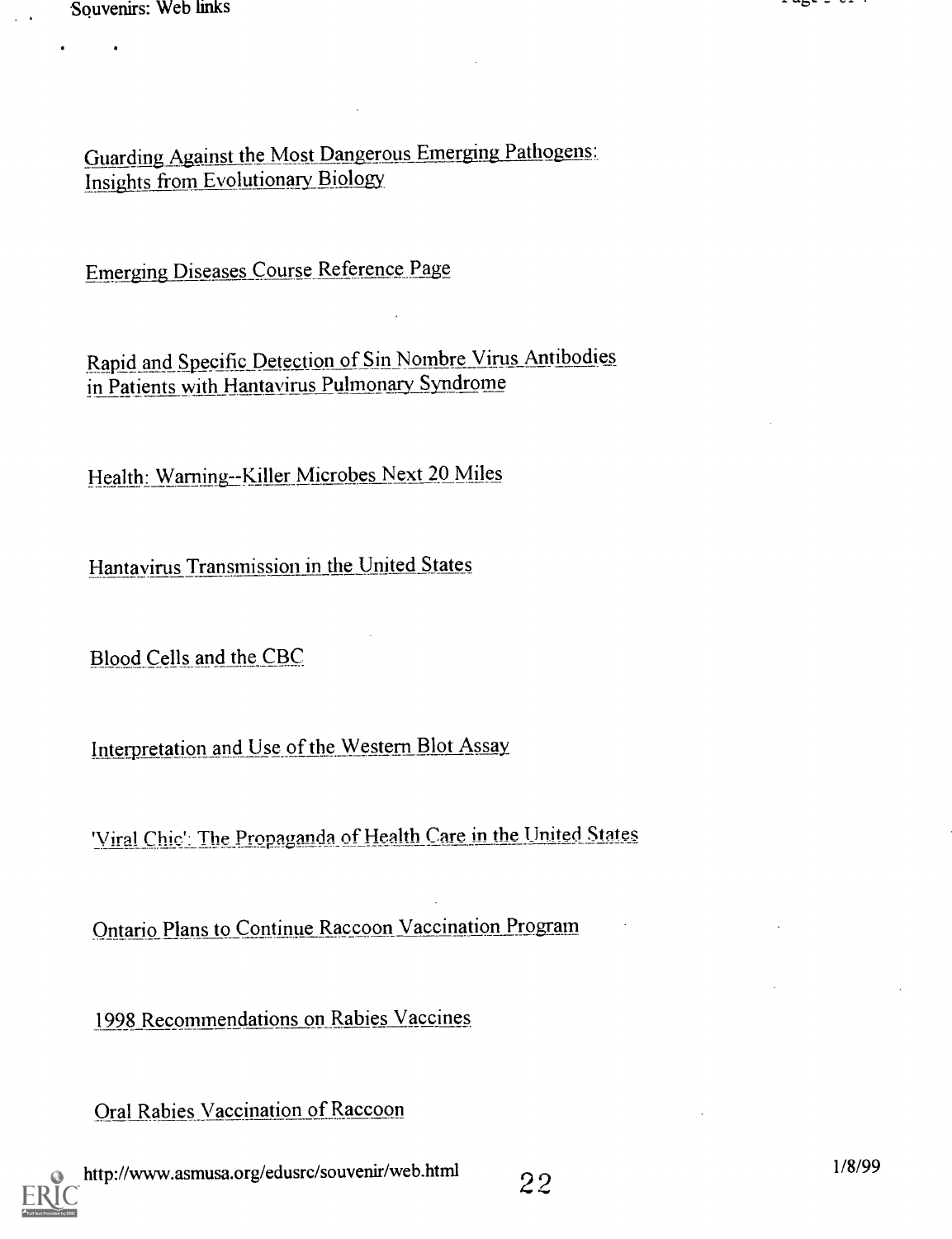# DNA Learning Center Cold Springs Harbor

The Institute for Genomic Research DNA Learning Center

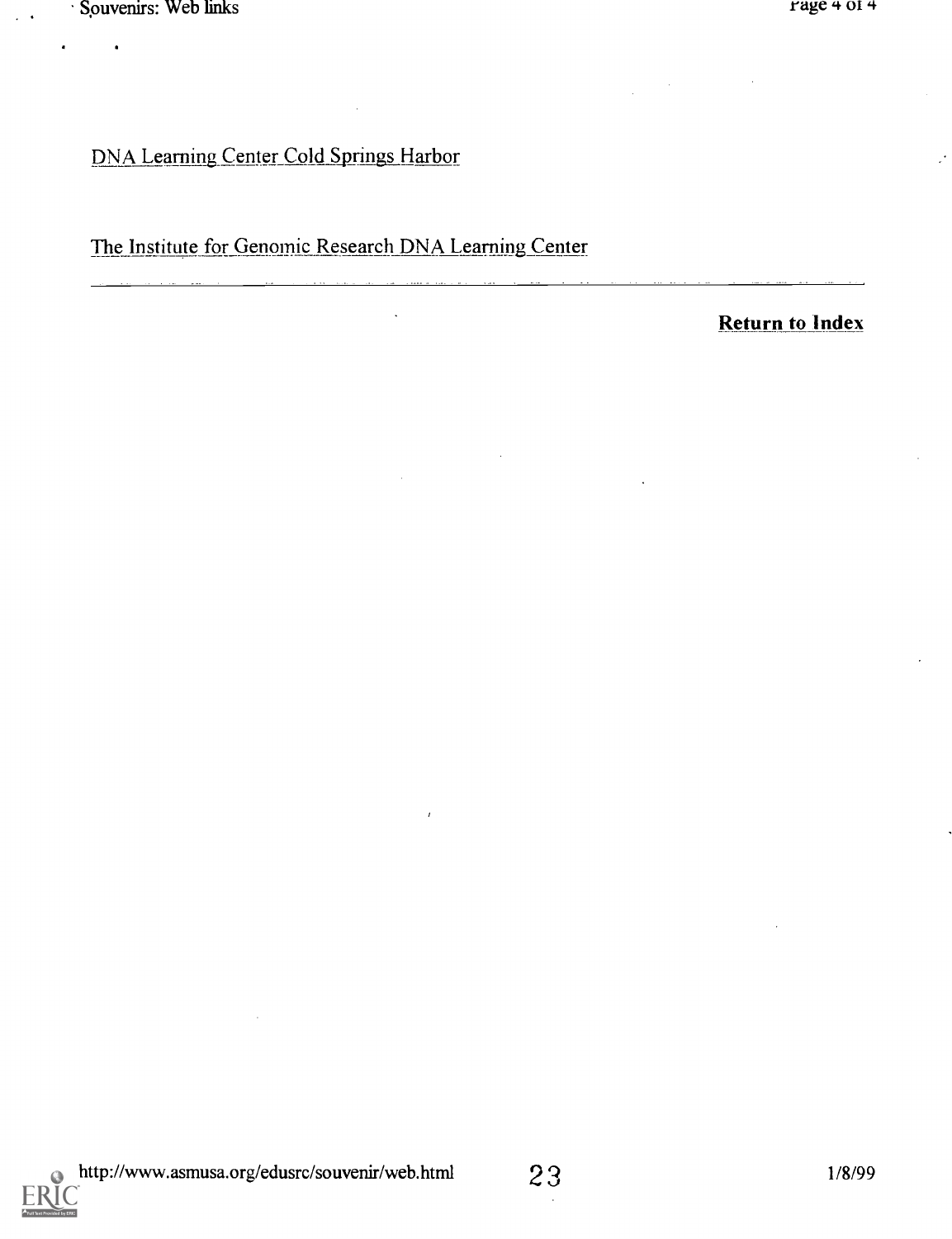### Medical Data

# Hilary, Ruth, the grocer and the site-manager

Hilary: Caucasian, age 36, non-smoker, light alcohol consumption, chronic asthma. Has been taking Intol and Ventalin by nebulizer and oral prednisone for the past 36 hours to relieve asthma symptoms. Presents With shallow rapid breathing, dry unproductive cough, blue nail beds and lips.

Test Results

| $\parallel$ Blood Culture 3X | 2 negative, 1 positive for staph epi |
|------------------------------|--------------------------------------|
|                              |                                      |
| Serum lactate                |                                      |
| $\vert$ Chest X-ray          | not remarkable                       |
| Hematocrit                   |                                      |

Ruth: Caucasian, age 37, non-smoker, light alcohol consumption, takes Prozac, takes an assortment of botanicals including blue green algae, St. John's Wort, and recently has been drinking a Southwestern tea made from chamisa. Presents with muscle aches, dry unproductive cough, shallow breathing and confusion.

Test Results

| $\parallel$ Blood culture 3X | all negative, 24 hours growth    |
|------------------------------|----------------------------------|
| Serum lactate                |                                  |
| Platelets                    | 75,000                           |
| Hematocrit                   | 50                               |
| $\mathsf{\ }$ Chest X-ray    | diffuse, interstitial infiltrate |

Grocer: Caucasian, age 57, obese, heavy smoker, heavy drinker, hypertensive. Presents with deep productive cough, jaundice and confusion.

Test Results



http://www.asmusa.org/edusrc/souvenir/labdata.html 2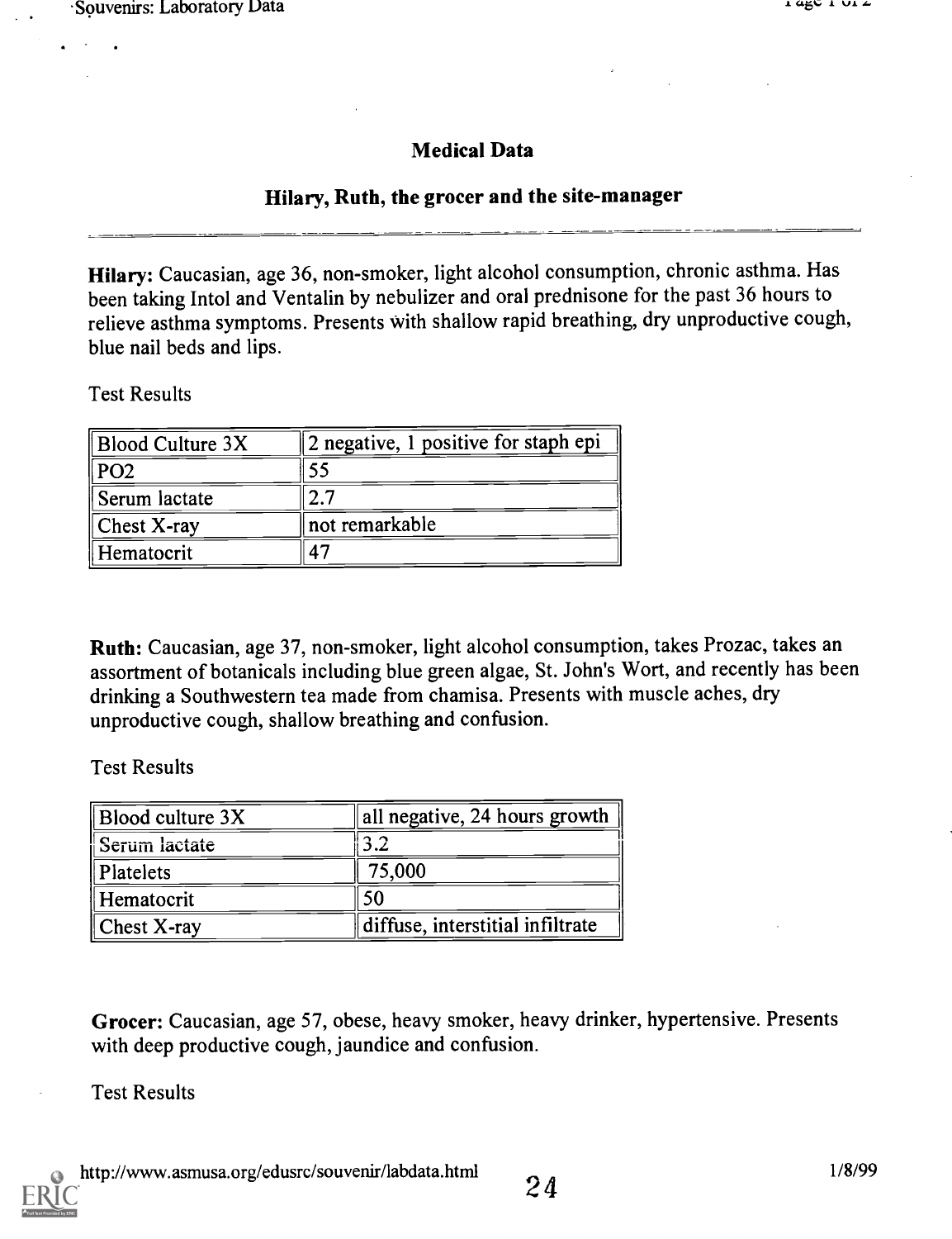| Total bilirubin            |        |
|----------------------------|--------|
| hematocrit                 |        |
| $\sqrt{\text{Platelets}}$  | 42,000 |
| $\mathbin{\mathbb{I}}$ AST |        |
|                            |        |

Site-Manager: Hispanic, age 42, heavy smoker, presents with muscle aches, dry cough, shallow breathing.

Test Results

| $\parallel$ Blood culture 3X | 1 negative, 2 with a mixture<br>of propionibacterium and |
|------------------------------|----------------------------------------------------------|
|                              | staph epi                                                |
| Serum lactate                | 2.8                                                      |
| Platelets                    | 81,000                                                   |
| Hematocrit                   | 49                                                       |
| $\mathbf{\Vert}$ Chest X-ray | diffuse densities                                        |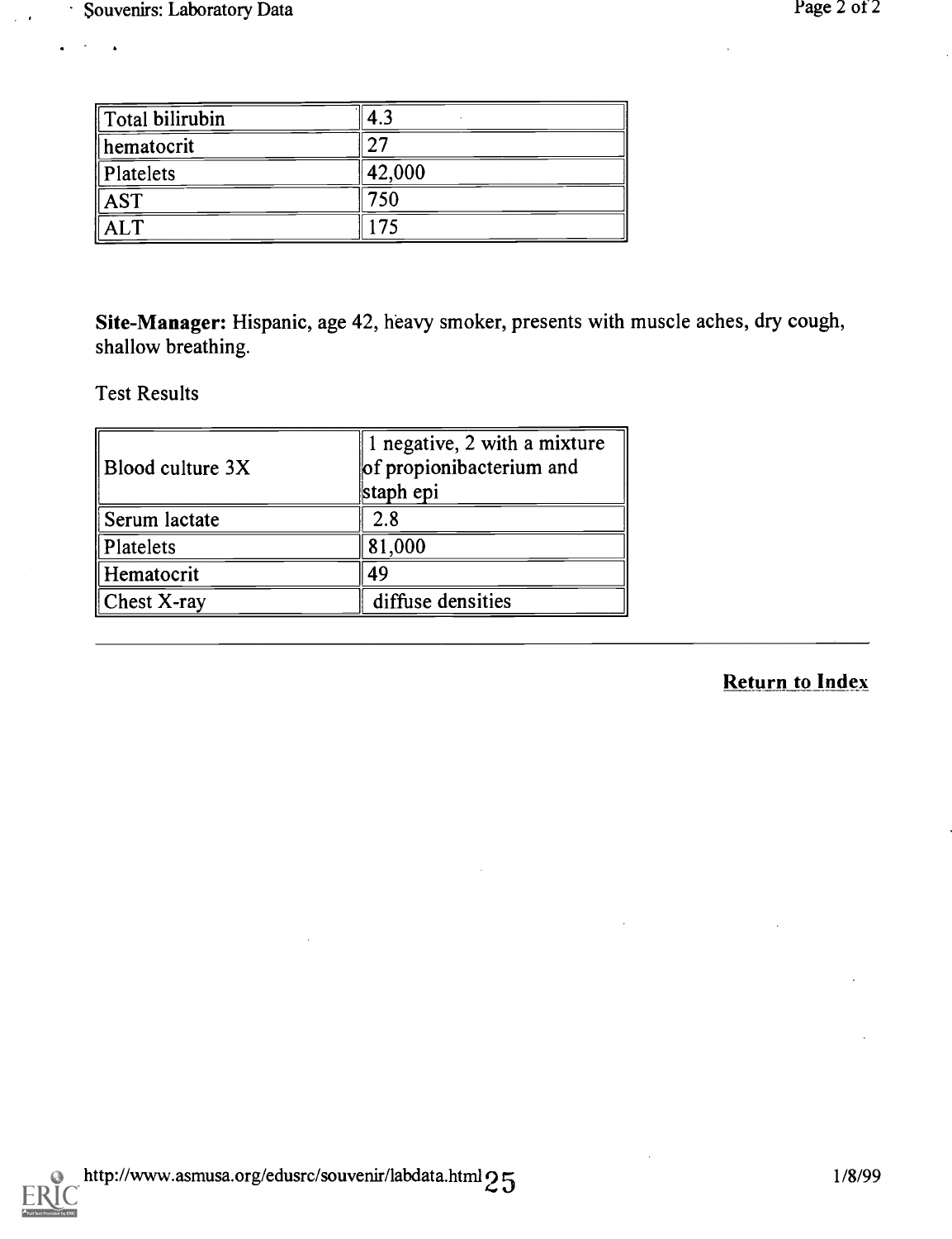# Newspaper Articles:

Albuquerque Journal http://www.abqjournal.corn

May 27, 1993 Front page article

Mystery flu kills six in tribal area

June 3,1993 Front page articles

Puzzling epidemic slows its deadly pace

12th victim went downhill in two hours

Navajo grief, anger burst forth at funeral

Bubonic plague closes foothills picnic area

Apri129(?), 1998 Official identify victim of Hantavirus

April 30, 1998 Hantavirus kills N.M. man

May 3, 1998 Section B Hantavirus patient year's 2nd in N.M.

May 6, 1998 Physicians on Alert for Hantavirus

Family suspected man had Hantavirus

May 7, 1998 Physicians on alert for Hantavirus

May 8, 1998 Hantavirus patients battle for breath

Calls on Hantavirus flood health department

May 19, 1998 Six cats with plague heighten N.M. worries

May 20, 1998 Hantavirus not stopping N.M. tourists

May 29, 1998 Health Workers Spread Word About Hantavirus

June 16, 1998 TV, Radio Ads To Warn: Keep Mice Away

http://www.asmusa.org/edusrc/souvenir/news.html  $26$ 

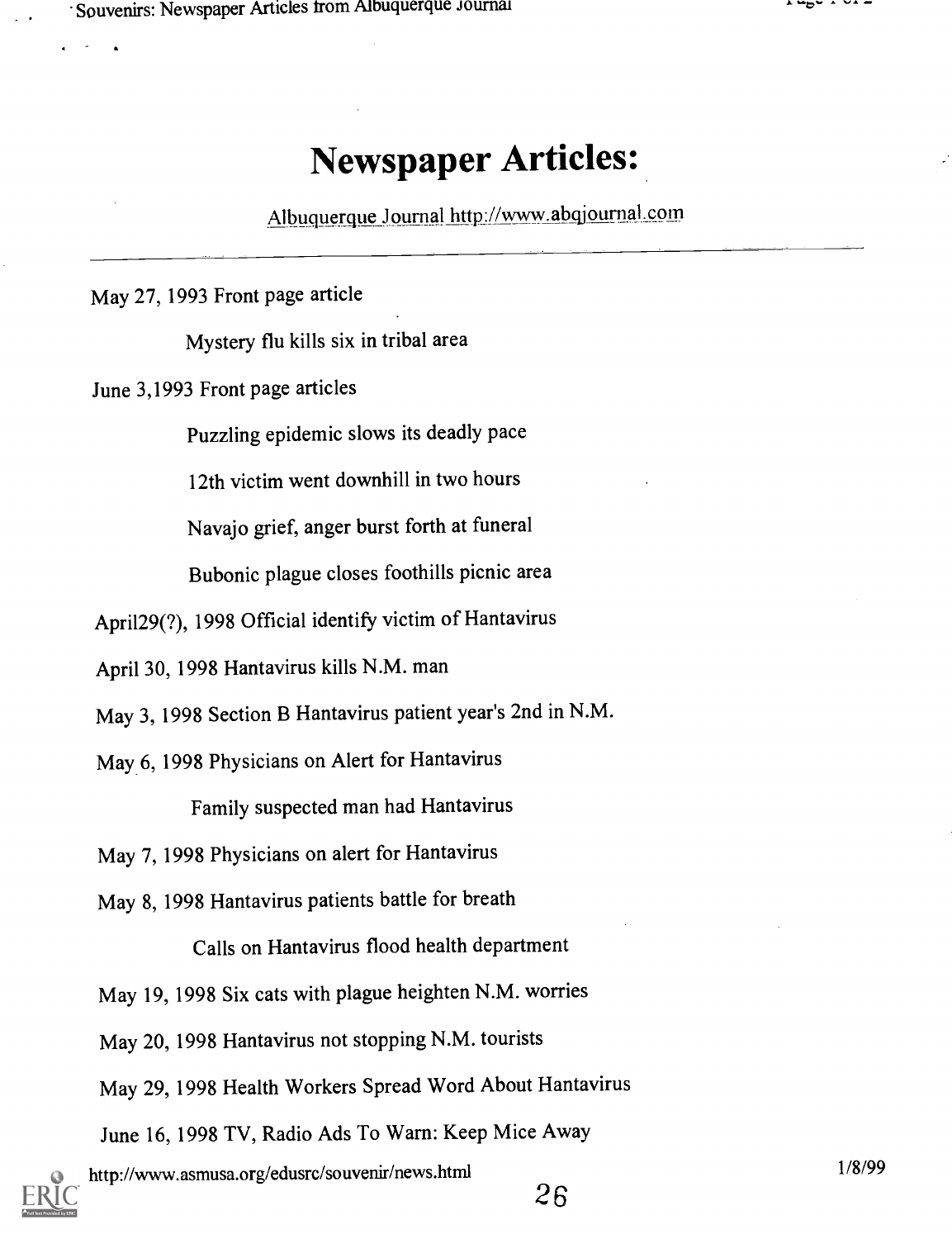July 3, 1998 McKinley County Woman Diagnosed With Hantavirus

July 9, 1998 Hantavirus Victim's Condition Upgraded

July 10, 1998 Fourth Plague Case Confirmed

Hantavirus Case Sparks Claims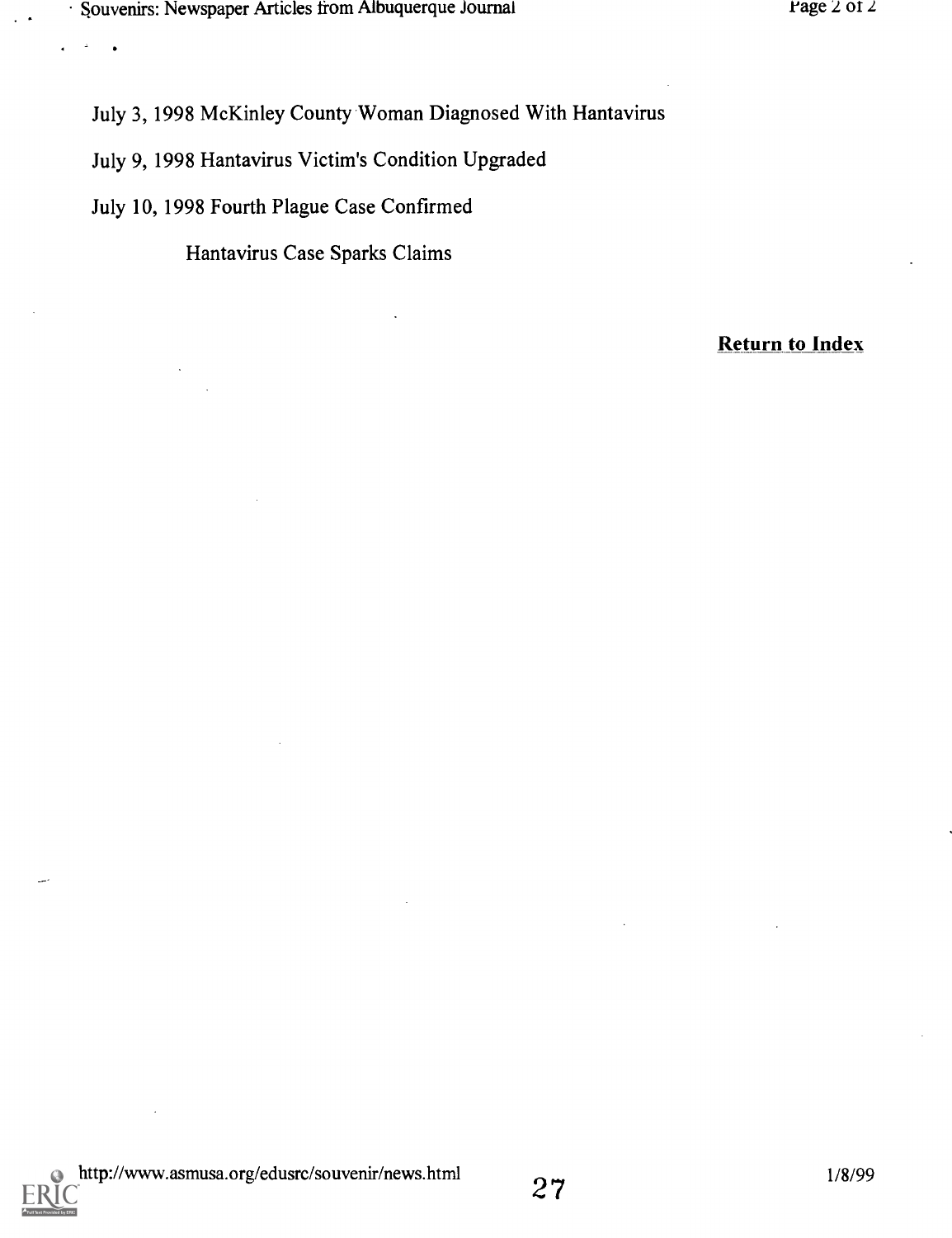# Interviews and Notes

This case study is fiction, but it is based on real events and real people. Although Hantavirus is still a rare and highly sporadic disease in the United States, it has impacted the lives of many people in many different ways - death or survival from the disease being the two most obvious. Additionally it is important to remember the social and economic impacts of this disease on affected individuals and communities. The following interviews may help you to gain an appreciation for the complex interaction of these various factors:

| Interview I            | Interview II           | Interview           | Interview IV                  |
|------------------------|------------------------|---------------------|-------------------------------|
| Suzanne                | Nina                   | Dr. Diane<br>∥Goade | $\parallel$ Karen<br>Milligan |
| Hantavirus<br>survivor | Hantavirus<br>survivor | Physician           | ECMO<br>Nurse                 |

Photographs and Interviews are included with permission from J. Y. Shagam. These materials may be freely distributed in the classroom only.

# Interview I

Suzanne, who lives in Northern New Mexico, became ill with Hantavirus on December 1, 1995. She is not from the Four Corner's area nor is she a Native American. Her story is unusual in that she was one of three people, all of whom were expected to die from Hanta, to be treated at the University of New Mexico Hospital using ECMO. She and one other individual survived due to this "last ditch" treatment. AS a result of this experiment, several other people, infected with Hantavirus during the 1998 season, have survived this overwhelming infection.

### When and where do you think you were infected?

She became ill on December 1, 1995. She was probably infected at her 100 year old adobe home. There were mice in the home, due in part to its rural location, and because there was a grain storage area for her large animals near the house. In addition, because she was involved renovation, she was exposed to a lot of dust. " I knew there were mice because the cat would bring them in and I would dump them," she said.

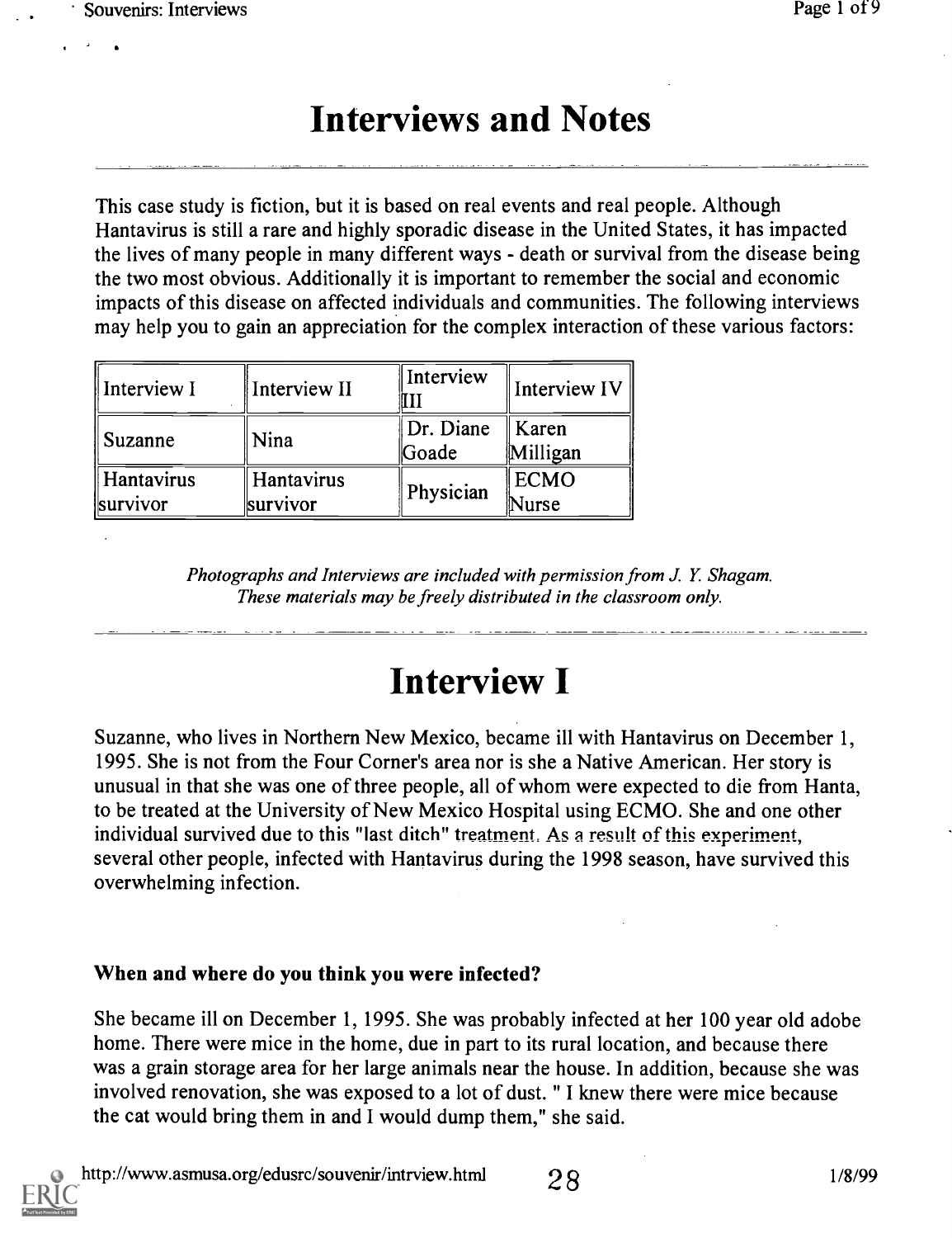### How did you feel when you first became ill?

"On Friday morning I woke up not feeling right. I felt heavy, tired and emotionally strange." Her boyfriend, who was due to lead an elk hunt, asked if he needed to stick around. She told him that she would be fine and so he left for the weekend. Later in the day she felt feverish and achy. Several people at work had flu so she assumed she did as well. Later in the weekend the aches got worse. "My pelvis and lower back were just killing me," she said. It wasn't until early Monday morning when she went to bathroom, vomited and collapsed, that she called a friend for help and was taken to an emergency room in Raton. It was assumed that she had some form of pneumonia, but it wasn't until her mother raised the possibility of Hantavirus, was an other alternative considered. "I got worse and worse and I wasn't breathing." By 8 or 8:30 that evening she was loaded on a plane and transported to the University of New Mexico Hospital.

### What happened at University Hospital?

She was conscious during the flight to the hospital, but had started to cough up bloody sputum. She lost consciousness as she was being loaded onto the ambulance. Close to death she was put on ventilator by 10 PM that evening and then on Extra Corporal Membrane Oxygenation (ECMO) by 2 or 3 AM in the morning. She was on ECMO for 4.5 days. She was unconscious during that time and for the week after she was taken off ECMO. She stayed a month in the hospital and was very weak and debilitated. She had trouble dressing, walking and eating. When she recovered enough to leave the hospital she stayed at a friend's home. " I could not return to my house because of its rural location and my level of disability. Also I could not emotionally return home. This was the place where I became sick and because my relationship with my boyfriend was falling apart, Hantavirus was a good excuse not to go back." She spent 6 weeks on a friend's couch. She couldn't do much. It was difficult to read, but she watched a lot of movies and got better at walking around.

### Events after recovery

Three months after recovery from Hantavirus Suzanne was diagnosed with breast cancer. 'Due to her past experience she had a "high comfort level" with the diagnosis. In an attempt to calm her mother she said, "I might not have been here for this." She was able to go back to work a year and a half later - at first part-time and then as her stamina improved - full time as a veterinary technician. She still tires easily, has residual aches and pains and some skin discoloration due to bleeding as well as short term memory loss.

http://www.asmusa.org/edusrc/souvenir/intrview.html 1/8/99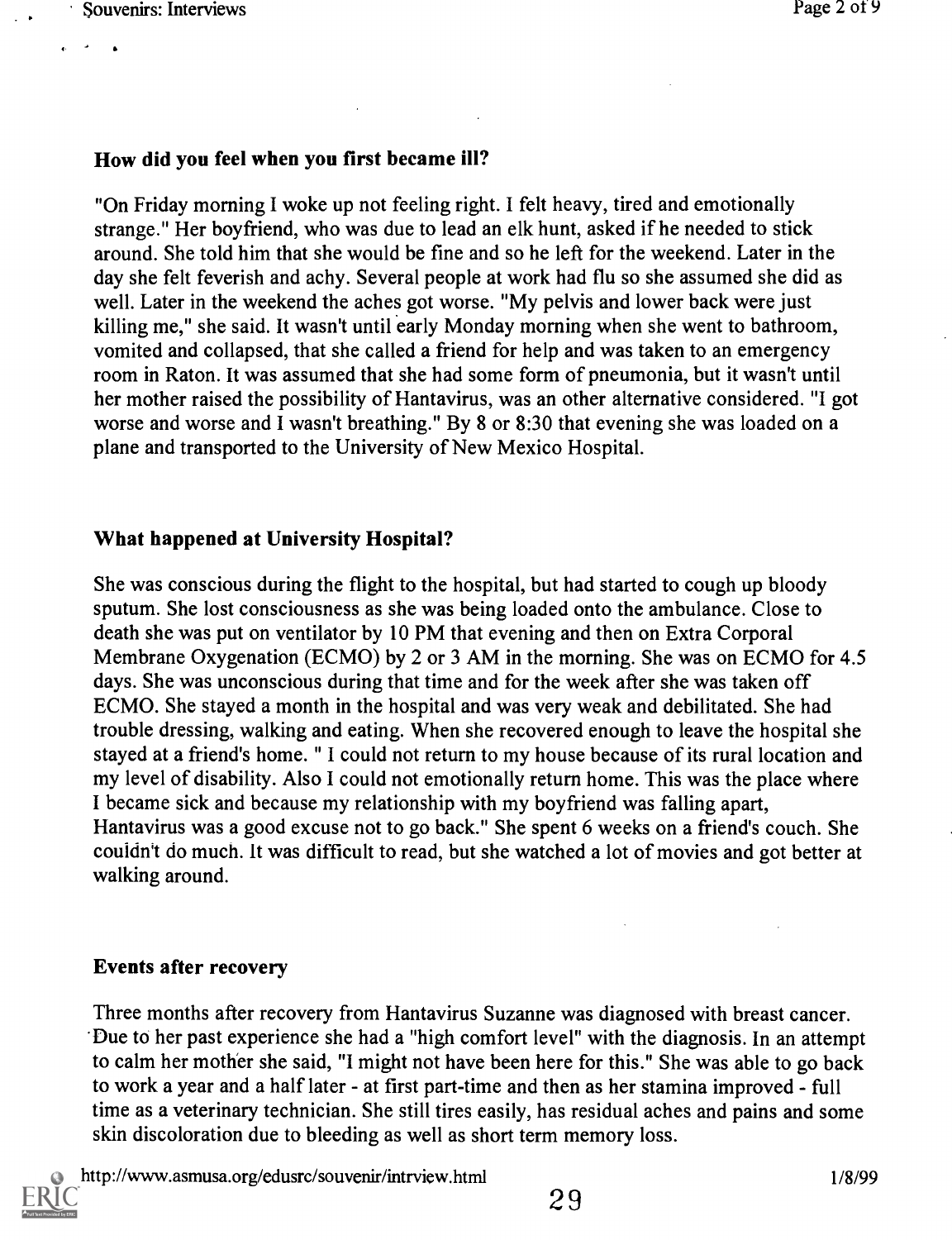#### Epidemiology

After her diagnosis, mice were trapped and tested for Hantavirus. The virus isolated from the mice in her home were a genomic match to the virus that caused her illness. The house was never decontaminated, her former boyfriend still lives there and he has not had any unusual health problems.

#### How has Hantavirus changed your life?

"This was a near death experience. While sick I had a sense of lightness and well-being, there was no fear or depression." Suzanne says Hantavirus turned her life around- nothing bothers her anymore and where there was turmoil there is now direction and calm. Although she is not into formal religion she reads about faith and spiritualism. Suzanne says that she "is driven to be of service to others." She has recently spent some time in Albuquerque helping a Navajo family whose daughter required ECMO treatment for her Hantavirus infection. She visited with the family to help them and to help herself. "It has been good to patch in those two weeks when I was unconscious," she said. Suzanne, who feels that the community has shown her great support during her illness, was very surprised when the Navajo family stated concern about being socially ostracized, within the Navajo community, due to their daughter's illness.

# **Interview II**

Nina, a medical technologist, lives in the southwest corner of Kansas. She became ill with Hantavirus on October 31st 1997 and feels that she was exposed to the virus on September 23rd - the day she helped a friend clean a basement. The basement was known to be infected with mice. As they entered the stairway to the basement Nina said, " this is a great place for Hantavirus." Because there had been three recent cases in the area they took precautions; they sprayed with bleach, did not sweep and moved only those objects that they needed. As it would turn out Nina would be the first person to survive a Hantavirus infection in Grant County, Kansas.



http://www.asmusa.org/edusrc/souvenir/intrview.html 3 0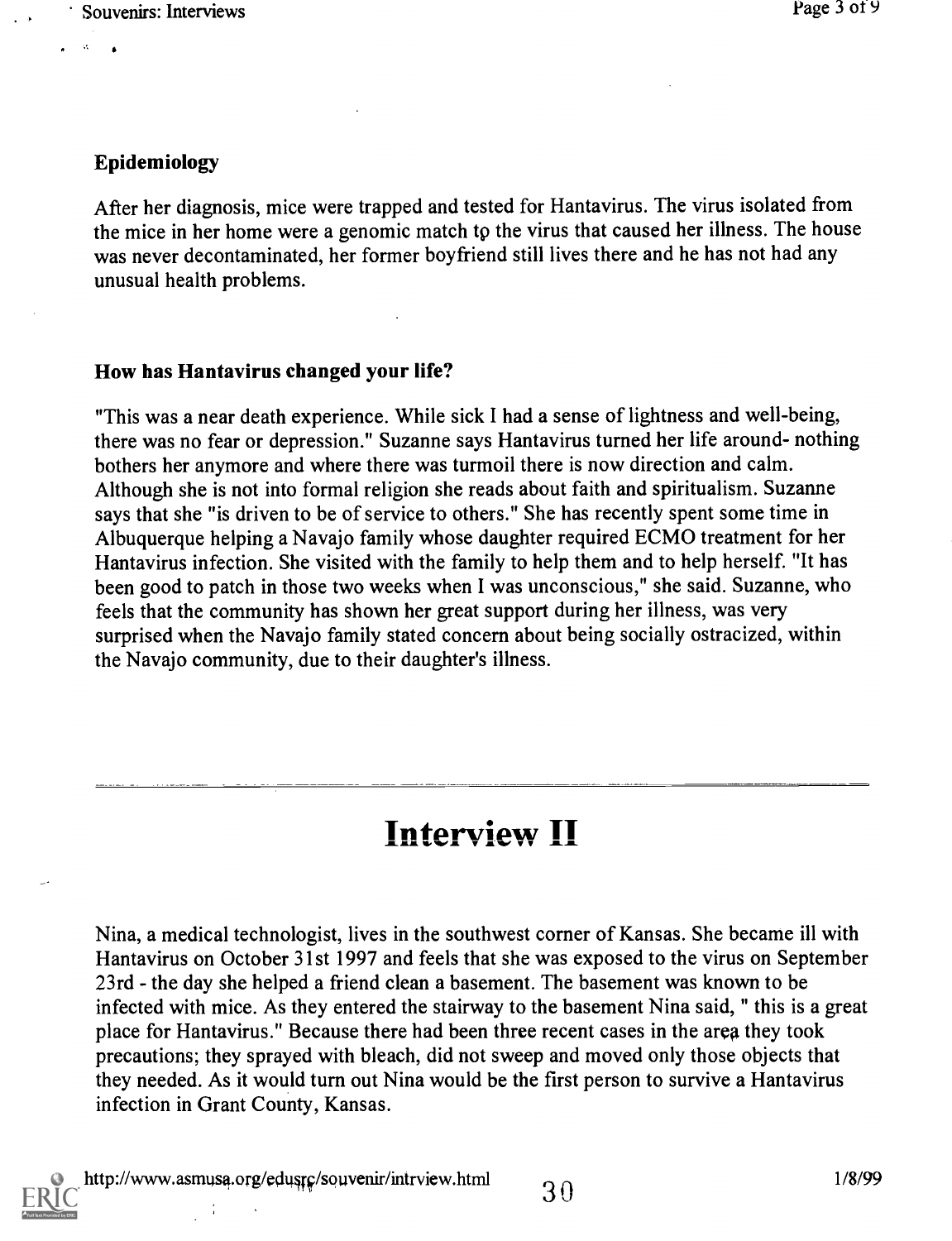#### How did you feel when you first became ill?

Nina did not discuss her early symptoms during the interview but did say that when she was brought to the hospital a friend and co-worker told her "you are really sick." Although they has initially assumed pneumonia, her lab results suggested something more serious. They did not perform a PT, her platelets were down to 85-90,0000, there was a "left shift" and the presence of atypical lymphocytes. Blood cultures were negative. The diagnosis of Hantavirus was made based on the chest x-ray - B lines and infiltrate into tissue.

#### What happened at the hospital?

Nina was taken to a larger hospital with a more sophisticated intensive care unit. She had a blood lactic acid of 6.2. By Tuesday afternoon she was put on a ventilator and remained on this level of support care for 6 days. During that time she was conscious. She said that the 6 days on the ventilator were " interesting and not terrifying and that she knew that she had many people praying for her" She was conscious the whole time and participated in checking her own vitals. After 6 days on the ventilator she recovered quickly and went home.

#### Events after recovery

Nina still tires easily, but is able to work 32 to 36 hours per week in the hospital laboratory. She has had to adapt to less energy, finds stairs difficult though she can walk for miles. Exercise leaves her with deep muscle pains in her thighs that last for days. She says there maybe some short-term memory loss - " I think I am OK, but my friends and family tell me that I am forgetful."

#### Epidemiology

The basement where she got her infection was cleaned by a company that specializes in cleaning hazardous and biomedical waste. Mice were not trapped and there was no attempt to genomically link Nina's virus to the basement. Her friend, who cleaned the basement with her, did not become ill.

#### How has Hantavirus changed your life?

"Becoming ill with Hantavirus was a life changing event and I want something productive http://www.asmusa.org/edusrc/souvenir/intrview.html 1/8/99

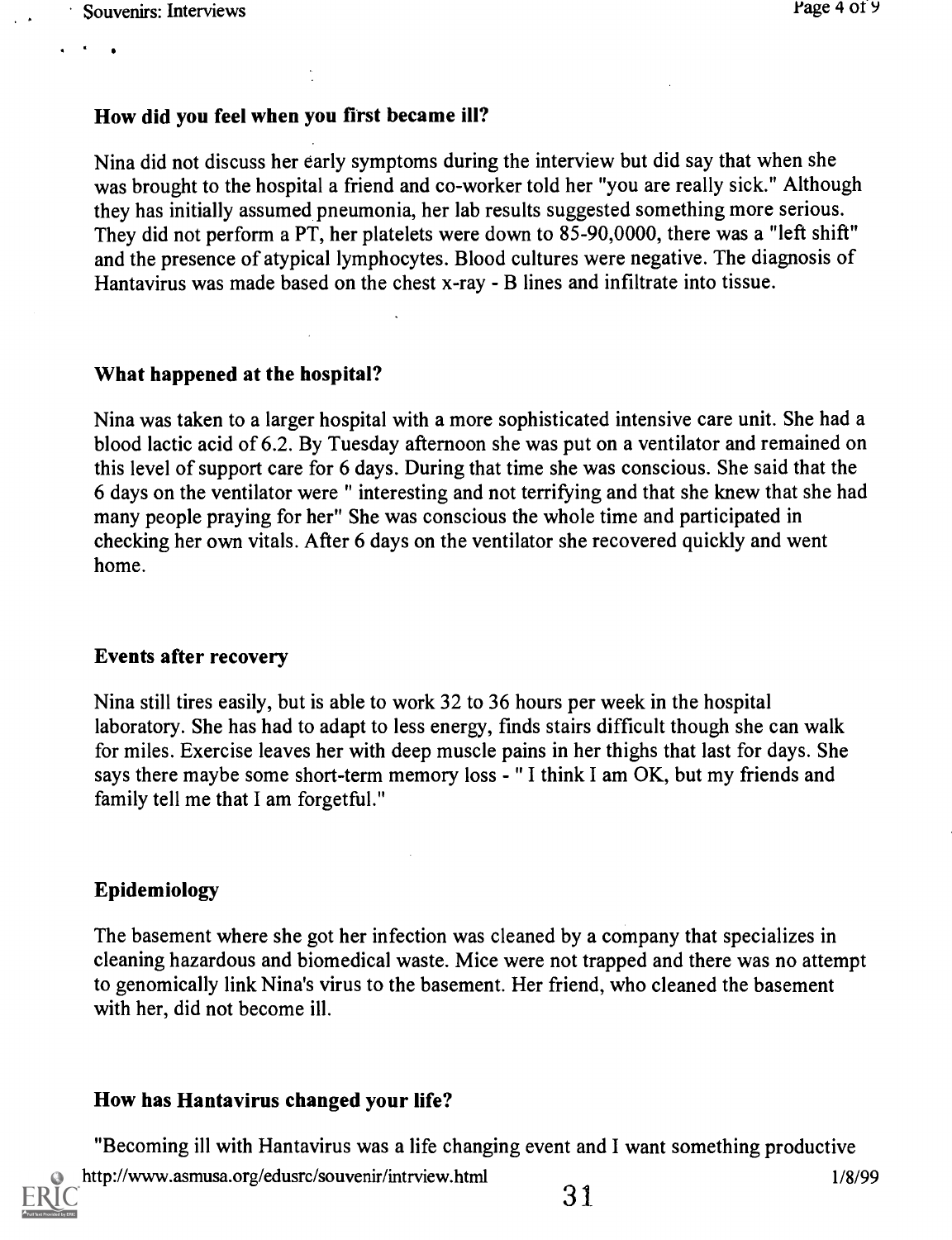to result from it. It was a fascinating experience. Patients have to learn a lot about themselves and science to help to communicate with their healthcare providers."

# Interview III

Diane Goade, MD, a research physician at the University of New ' Mexico Medical School, has been involved with Hantavirus patients since 1993. She is currently working on the development of a genomic vaccine for Hantavirus, conducting a series of Hantavirus survivor studies as well as working on the mode of virus transmission in wild rodent populations.



### What was it like over Memorial Day weekend of 1993?

"Well I had just completed an Infectious Diseases Fellowship and had just started my first week as an Attending Physician. There was a trickle of associated deaths - first 2 and by the time it hit 5 - we knew we were in trouble. We made an isolated ICU, we were completely covered in full body protection and we stayed there for 3 days. There was lots of fluid and blood, it was a completely helpless feeling to see somebody crash right before your eyes. But remember our treatment of Hantavirus is still pretty primitive - if you don't get them in time they still crash."

### What did you feel or what did you think about during that time?

" I was - and you can quote me on this - scared shitless. Not only that, I had a 3 month old baby at home. So not only was I scared and tired, but I was also engorged and leaking milk all while confined in a Tyvec suite. If you ask my husband about that weekend he will tell you it was the weekend of the screaming baby."

### How does treatment for Hantavirus at the University of New Mexico compare to other places in the country?

"We have the highest survivor rate and we are the only hospital to use Extra Corporal Membrane Oxygenation or ECMO. However, as I said before treatment is still primitive.

http://www.asmusa.org/edusrc/souvenir/intrview.html 1/8/99

32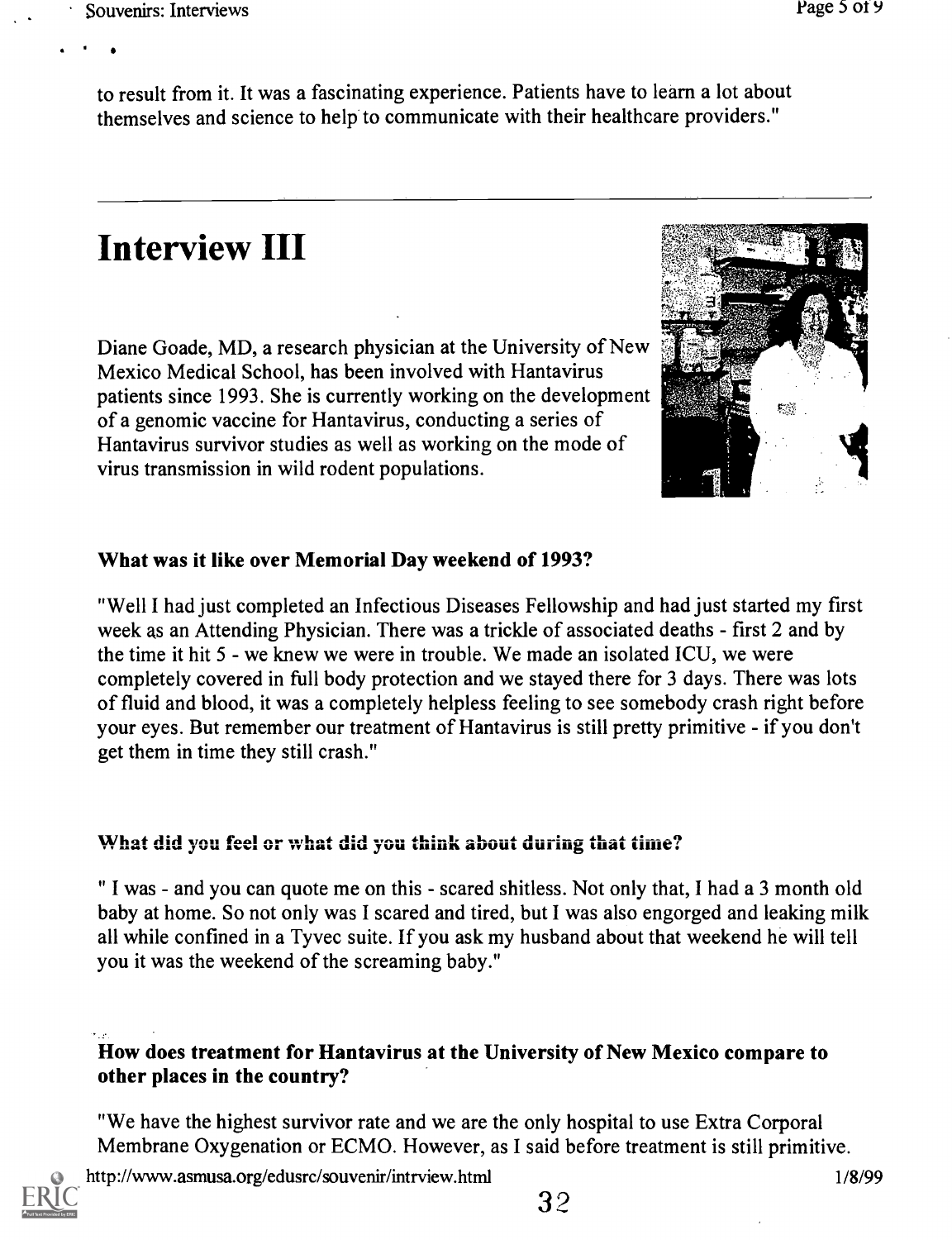We need to get our patients early and we need to be aggressive. There is no catch-up period."

# How far do patients travel for treatment at the University of New Mexico?

"Our patients come from all over the state, the Four Corners region, the Navajo Nation southern Colorado and the western pan handle of Texas."

# There are some people that are critical of the attention that Hantavirus, a very sporadic disease, commands. How do you feel about that?

"Yes, Hantavirus is very rare in this country, but it is very deadly. It still has one of the highest mortality rates of any disease so it is important to understand everything about it. It is not a disease unique to the Southwest, it is found in other parts of the country and in other parts of the world Hantavirus is a significant problem."

# You said earlier that your lab is in the process of developing a genomic vaccine. How will this vaccine be used?

"Right now the vaccine is being tested in wild mice. Although it may be used to limit the virus in wild mice, its purpose will be to immunize high risk populations - people who have a high probability of being in contact with deer mice or their droppings. People who live in rural areas, ranchers, people who work in grain elevators."

# If Hantavirus hadn't entered your life- what would you be doing now?

"Herpes viruses, I'd still be a virologist"

# What do you want people to know about Hantavirus?

"I want people to know that it is a rare disease that can strike anybody. It can cut down people in the prime of their life. All it takes is exposure to infected rodent droppings, and those are - whether you like it or not - everywhere. To prevent this disease we need to be cautious, we need to prevent exposure and we need to have community education."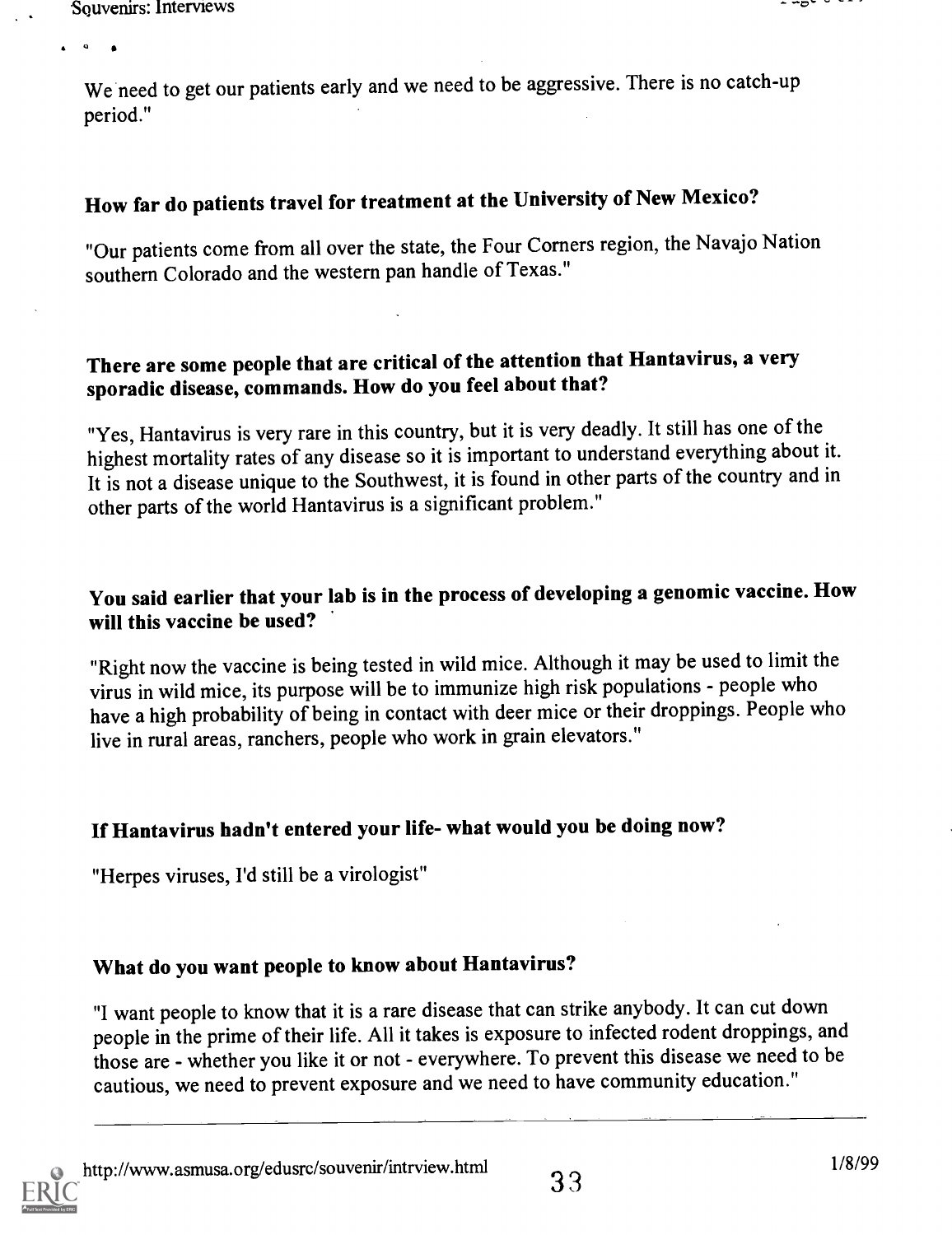

Karen Milligan, RN is an ECMO nurse at the University of New Mexico Hospital. She was trained and certified on ECMO in December of 1991, and is one of a dozen or so people who are ECMO certified in the state of New Mexico. Because ECMO is typically available only at major medical centers, all patients in the state requiring this technology, are treated at UNMH. To maintain her certification Karen is examined once a year and must pass a competency test every 3 months. The quarterly competency test includes an oral exam and a timed water drill. A bag of water is a model patient, and Karen is must be able to trouble shoot and repair the machinery within a fixed amount of time.

### What does ECMO do; how does ECMO work?

"The technology was first available in the 1970's and is basically a heart/lung by-pass machine modified for long-term use. Typically it is used for term infants who have pulmonary hypertension, meconium pneumonia, beta hemolytic strep or a congenital diaphragmatic hernia. It is less frequently used for pediatric or adult patients, but in those situations usually some sort of trauma is involved."



ECMO uses 2 tubes. Blood is drained from a venous source, right atrium, and pumped through a circuit by an artificial heart pump. Gases are exchanged through an artificial lung, membrane oxygenator, and then the blood is warmed and returned to the patient through an arterial site. In adult ECMO the venous blood is typically drained from the right femoral vein and oxygenated blood is returned to the patient through the right femoral artery. Dialysis (to treat renal failure) and hemofiltration (to reduce excessive water retention) can be linked to ECMO. The patient is in a narcotic coma during treatment - receiving pain medication, sedatives and muscle relaxants/paralytics. The



http://www.asmusa.org/edusrc/souvenir/intrview.html 1/8/99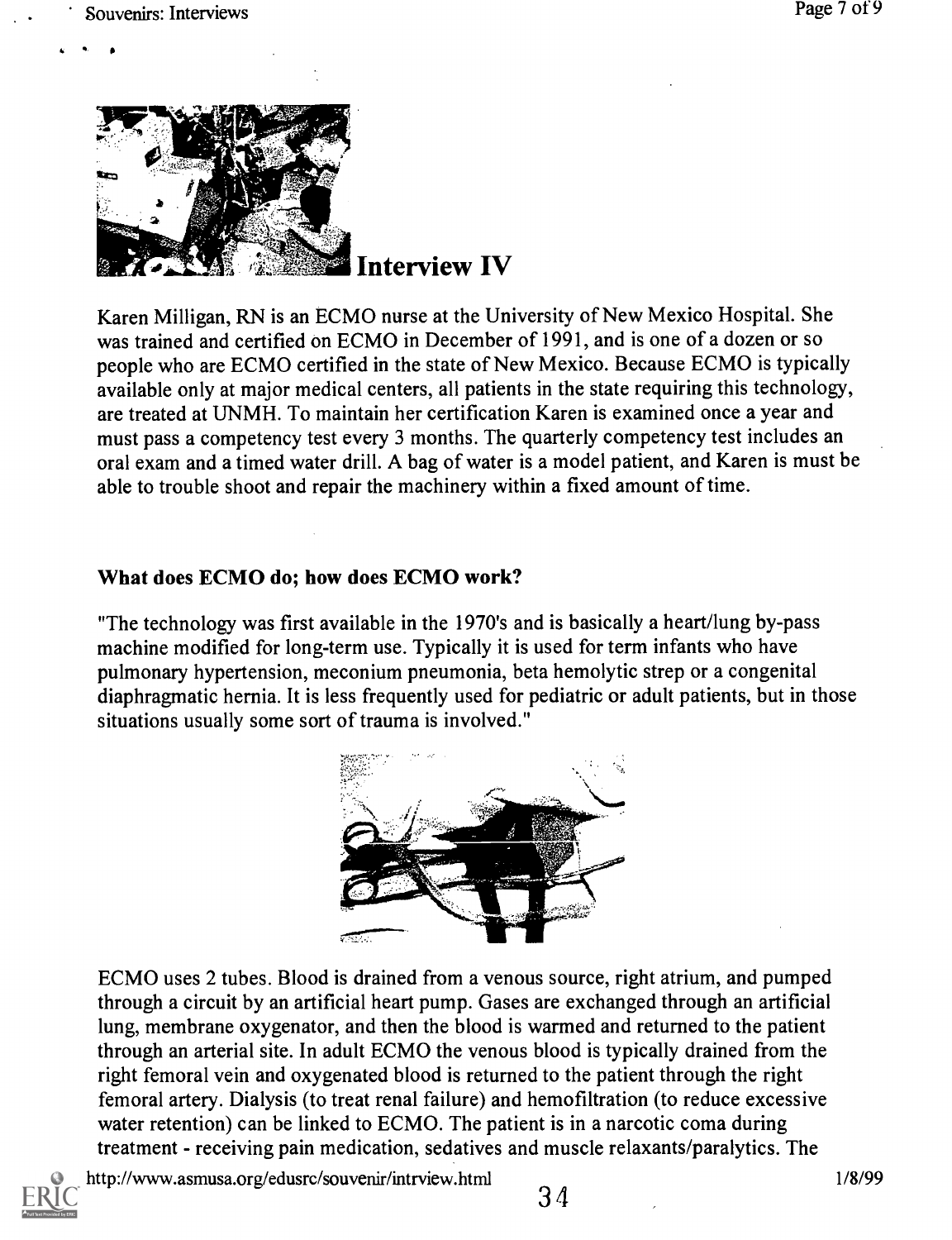$\alpha$  $\bullet$ 

muscle relaxants/paralytics may be lightened at least once every 24 hours to assess patient neurological status.

### What is it like to be an ECMO nurse?

It takes two nurses to care for an ECMO patient - the bedside nurse and the pump nurse. "I am the pump nurse and the pump is my patient," Karen said. The bedside nurse measures blood gasses, monitors urine output, takes patient vitals and does general and neurological patient assessment at least once every hour. In addition the bedside nurse will maintain the airway and administer any other additional drugs. "My eyes never leave the pump. I must assess the activated clotting time of pump blood to make sure that clots do not form in the tubing. A proper clotting time - 180-200 seconds, can be adjusted with heparin. I also check and adjust blood gasses in the pump blood, check and if necessary remove clots from the tubing and adjust circuit blood pressure every 30 minutes. In addition I replace blood and platelets several times a day. Red blood cells and platelets get destroyed when they are run through and I need to compensate for the volume of blood that is in pump."

### What do you think about when you are doing ECMO?

"I am totally focused on the circuit. I have to be able to notice small changes, because small changes can lead to a catastrophe. I can never leave the room without relief."

### After a 12 hour ECMO shift- what are you like when you get home?

"I like intensive care nursing. I could do this all day for each of my 3 shifts per week. I think it is exciting to be involved in the use of this technology. I think most ECMO nurses feel the same way."

### What was it like when you had the first Hantavirus patient?

"At that time we didn't know if person to person transmission was possible. We were all suited up in a hat, face protection and a gown. My first thoughts were " What the hell am I doing here and how can I get out of this room." I also thought that the pumps might explode because they had to rotate so fast to accommodate the adult patient. However, I got used to that."

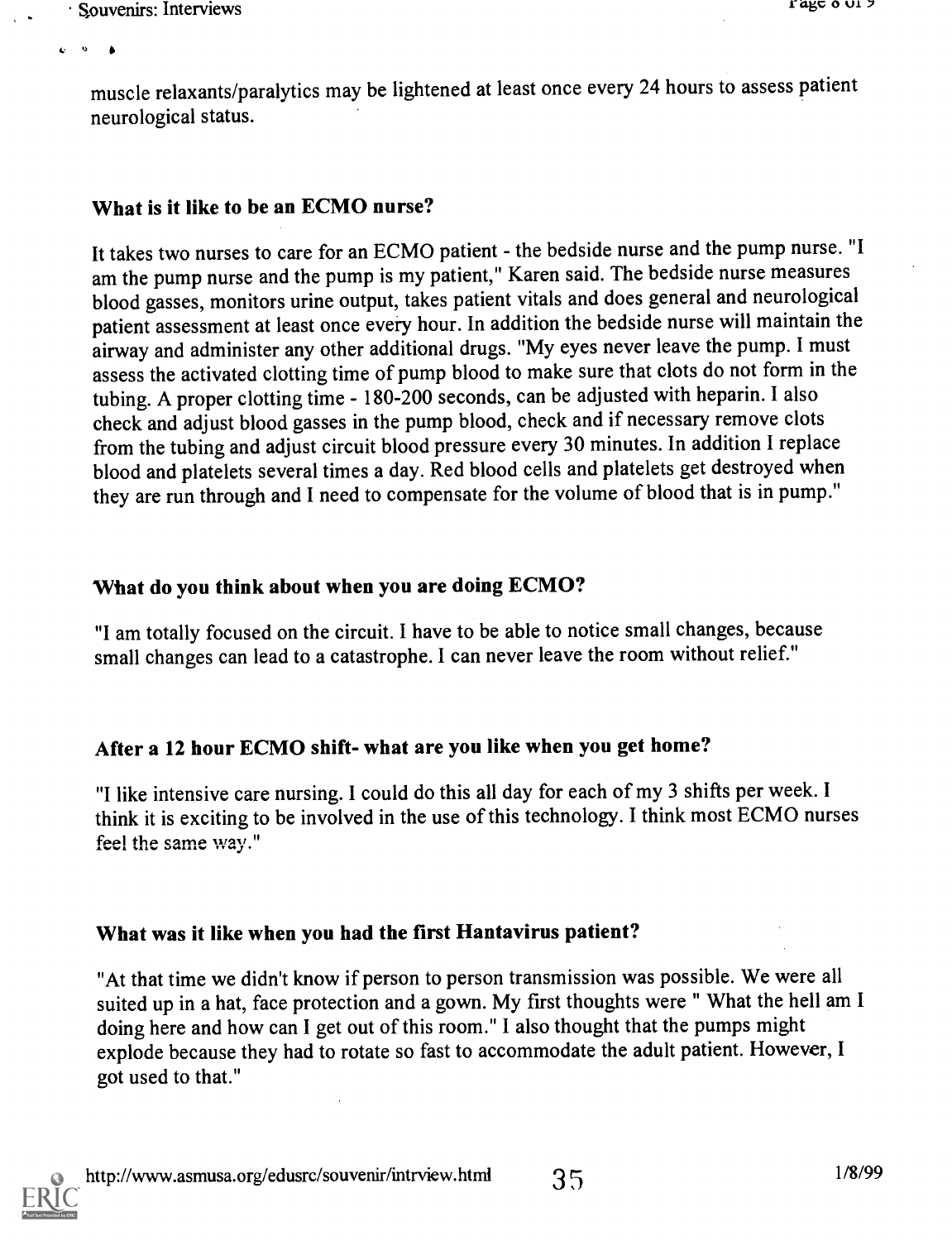### In what ways is ECMO different for Hantavirus patients than babies?

"The tubing is bigger, the blood volume is bigger, but the hard thing is getting used to the large drug dosages. Emotionally it is different. With Hantavirus patients you think about their children and you notice that they may close to your age. Adults tend to be on ECMO for short amounts of time - days - babies tend to be on ECMO for extended periods, many weeks. Ethically ECMO is better accepted for use on babies than on adults."

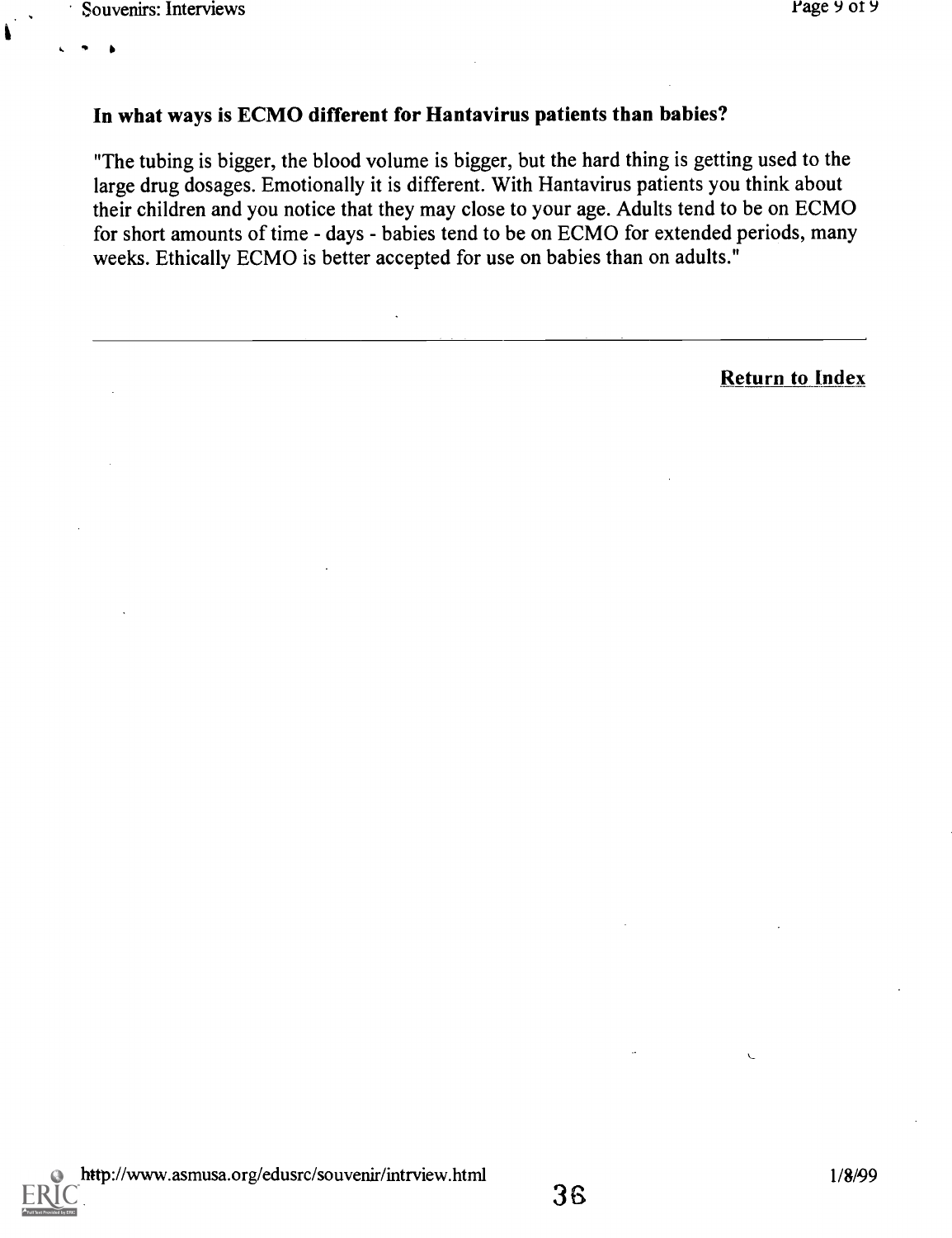# Genomics and Hantaviruses

The study of genetics at the level of nucleotide sequences is called genomics. The genotype is the nucleotide sequence and phenotype is the resulting amino acid sequence of gene products.

The field of genomics is based on the ability to cleave and sequence DNA. The DNA fragments are of various sizes due to restriction enzyme specificity and the nucleotide sequence. Using sophisticated computerized computational methods, developed to create assemblages of hundreds of thousands of small DNA fragments, the sequence is determined by matching areas of overlap.

Recent advances in genomics have produced a revolution in our understanding of evolutionary relationships and the complex interplay of genetic and environmental factors on physiology and behavior. Genomics has also stimulated the discovery of new pharmaceuticals by revealing new biological targets for the development of drugs, vaccines and DNA based diagnostics.

In the ancillary Things to Ponder section, genomic analysis of Hantavirus is another facet of the story available for student exploration. Areas in the Hantavirus case study where genomics plays an important role include:

- identification of the pathogenic agent
- identification of the virus in patient sera
- the ability to link the source of infection to a specific geographic location

Through the National Center for Biotechnology Information, it is possible to find over 500 references to Hantavirus sequences. Using CLUSTALW Multiple Sequence Alignment Analysis of Hantaviruses isolated from rodents and humans throughout the country, students can defend the various medical and legal issues imbedded in the story.

A series of questions, linked to the DNA Learning Center at Cold Spring Harbor Laboratories, will be available to students who are interested in Hantavirus host range specificity, Old and New World Hantaviruses and issues pertaining to genetic conservation and the segmented genome.

![](_page_36_Picture_11.jpeg)

 $\mathbf{r}_i = \mathbf{r}_i$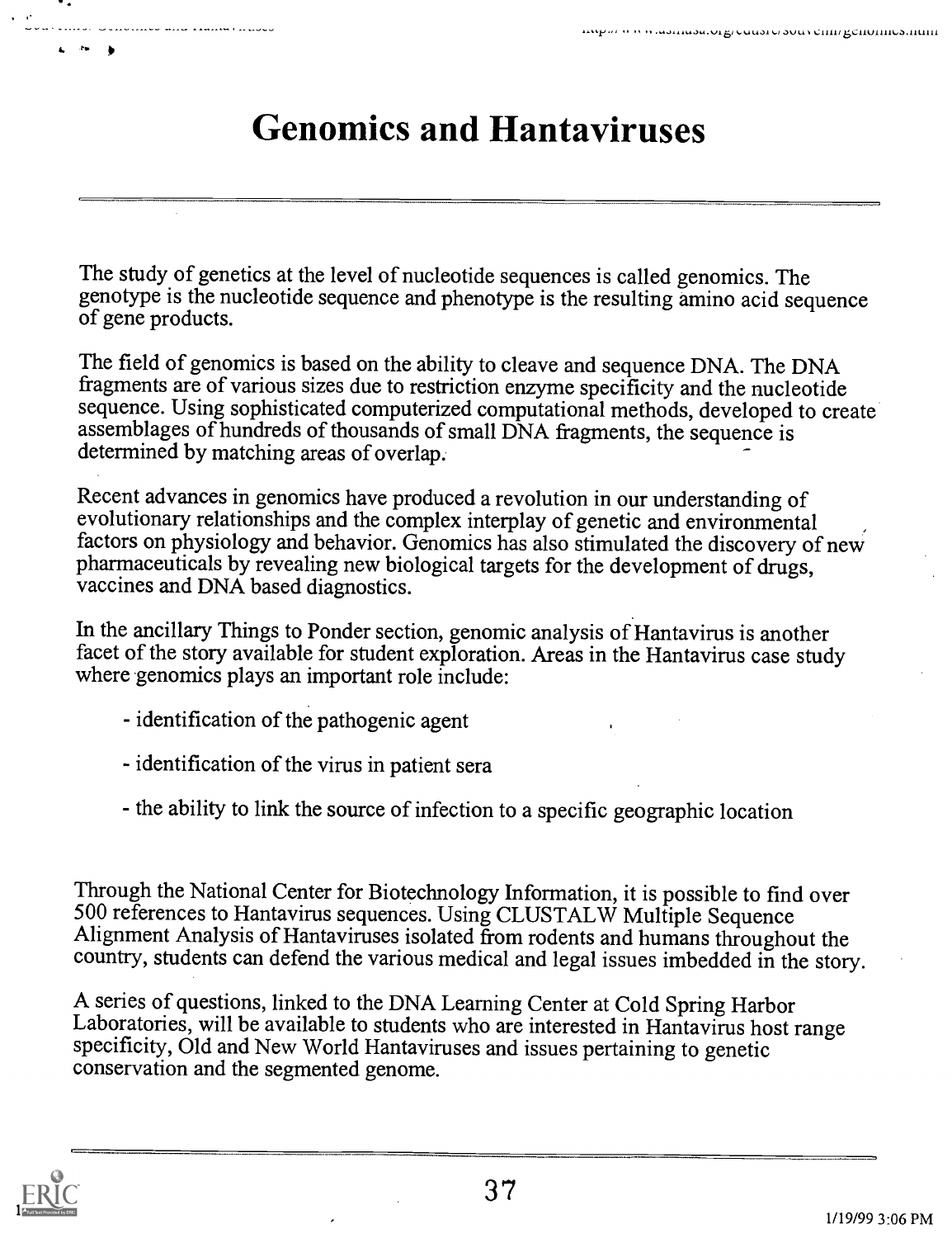.<br>Contributor

![](_page_37_Picture_1.jpeg)

#### U.S. Department of Education

Office of Educational Research and Improvement (0ERI) National Library of Education (NLE) Educational Resources Information Center (ERIC)

![](_page_37_Picture_4.jpeg)

# REPRODUCTION RELEASE

(Specific Document)

#### I. DOCUMENT IDENTIFICATION:

| Title: Souvenirs: A Case STuly for the 90's                             |                          |
|-------------------------------------------------------------------------|--------------------------|
| Author(s): S.YAGODA Shagam, Jan Decker, Ethel Stamley                   |                          |
| Corporate Source:<br>BIOQUEST, AMERICAN SOCIETY for MICRODIOLOGY 1-8-99 | <b>Publication Date:</b> |

#### II. REPRODUCTION RELEASE:

In order to disseminate as widely as possible timely and significant materials of interest to the educational community, documents announced in the monthly abstract journal of the ERIC system, Resources in Education (RIE), are usually made available to users in microfiche, reproduced paper copy, and electronic media, and sold through the ERIC Document Reproduction Service (EDRS). Credit is given to the source of each document, and, if reproduction release is granted, one of the following notices is affixed to the document.

If permission is granted to reproduce and disseminate the identified document, please CHECK ONE of the following three options and sign at the bottom of the page.

![](_page_37_Figure_12.jpeg)